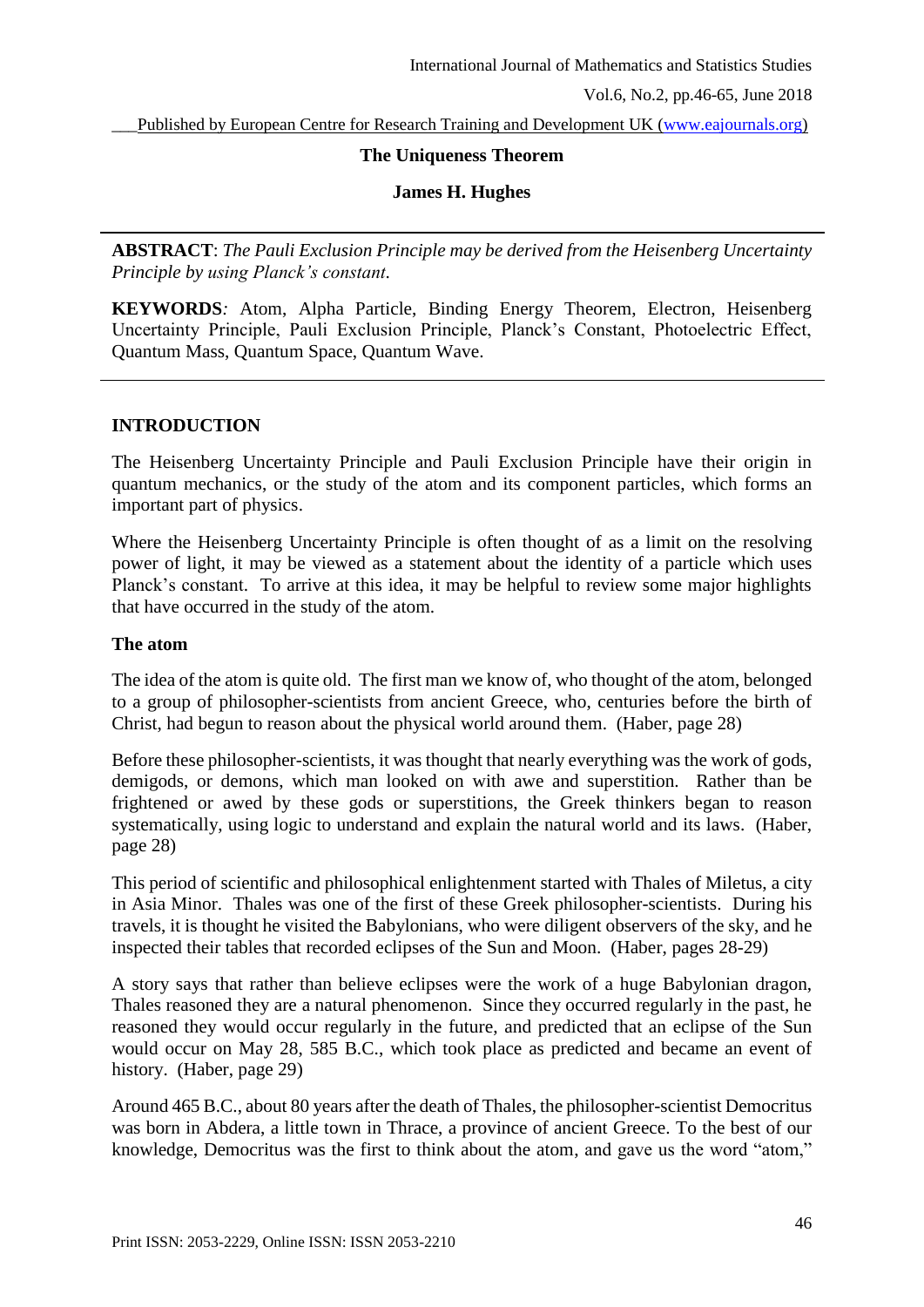Vol.6, No.2, pp.46-65, June 2018

Published by European Centre for Research Training and Development UK [\(www.eajournals.org\)](http://www.eajournals.org/)

which comes from the Greek word atomos, meaning something that cannot be cut. (Haber, page 30)

While some historians believe another Greek philosopher, Leucippus, had the idea of the atom as early as 500 B.C., Democritus went beyond an idea to develop a theory about the atom, which contained remarkable insight, and is often called the father of the atom. (Haber, page 30)

Democritus saw the universe as a vast void in which atoms reside. He thought atoms were indestructible with an indivisible hardness. But through their incessant motion and ever changing arrangements, they weave the tapestry of the physical world in the form of matter. (Haber, page 32)

Democritus believed there are many different kinds of atoms. Some are little smooth spheres; others are sharp edged cubes; others are irregular with rough surfaces. If a large number of rough atoms were packed together, they could stick to each other, which could explain the toughness of metals. Other atoms are smooth and heavy, and slide freely over each other with hardly any friction between them, making them fluid like water. (Haber, page 32)

Other atoms are light and smooth, and float, moving in all directions to give air and fire. Democritus thought atoms represented a universal, unchanging world and law of nature. But atoms were always active, arranging themselves in patterns, only to break up and rearrange themselves in new patterns. (Haber, page 33)

Despite their brilliance, the ideas of Democritus were nearly lost. His writings vanished, with only a few fragments relayed through the centuries. His theory about the atom was practically forgotten after the writings of the famous philosopher Aristotle became ascendant, who was born in 384 B.C. (Haber, page 33)

In contrast to Democritus, Aristotle thought if air and fire consisted of small, solid particles, or atoms, they would fall to the ground like pebbles. To explain the nature of the universe, Aristotle thought that the physical world consisted of the four elements of earth, water, air, and fire. (Haber, page 34)

But pebbles can be ground up into fine dust, and float in air. Fresh water and salt water are different in taste. Water can support tiny solids in a mixture or solution, which do not precipitate, but remain suspended.

Air can support tiny particles like a solution. Even though these tiny particles are invisible to the human eye, they may be detected by the human nose like the smoke of fire, or fragrance of a flower.

In 1827 the motion of tiny particles in water was observed directly by the English botanist Robert Brown. Using a microscope, Brown saw tiny particles move around in water in random motion, which became known as Brownian motion or movement. (Haber, pages 62-67)

Brown had observed the type of motion Democritus reasoned would occur between different types of atoms. Scientists would use this type of motion to explain how gases can expand as heat is added.

Starting in the 19<sup>th</sup> century, the study of the atom advanced with the introduction of electron tubes where metal wires are placed at each end of a tube of glass, which is sealed, and a voltage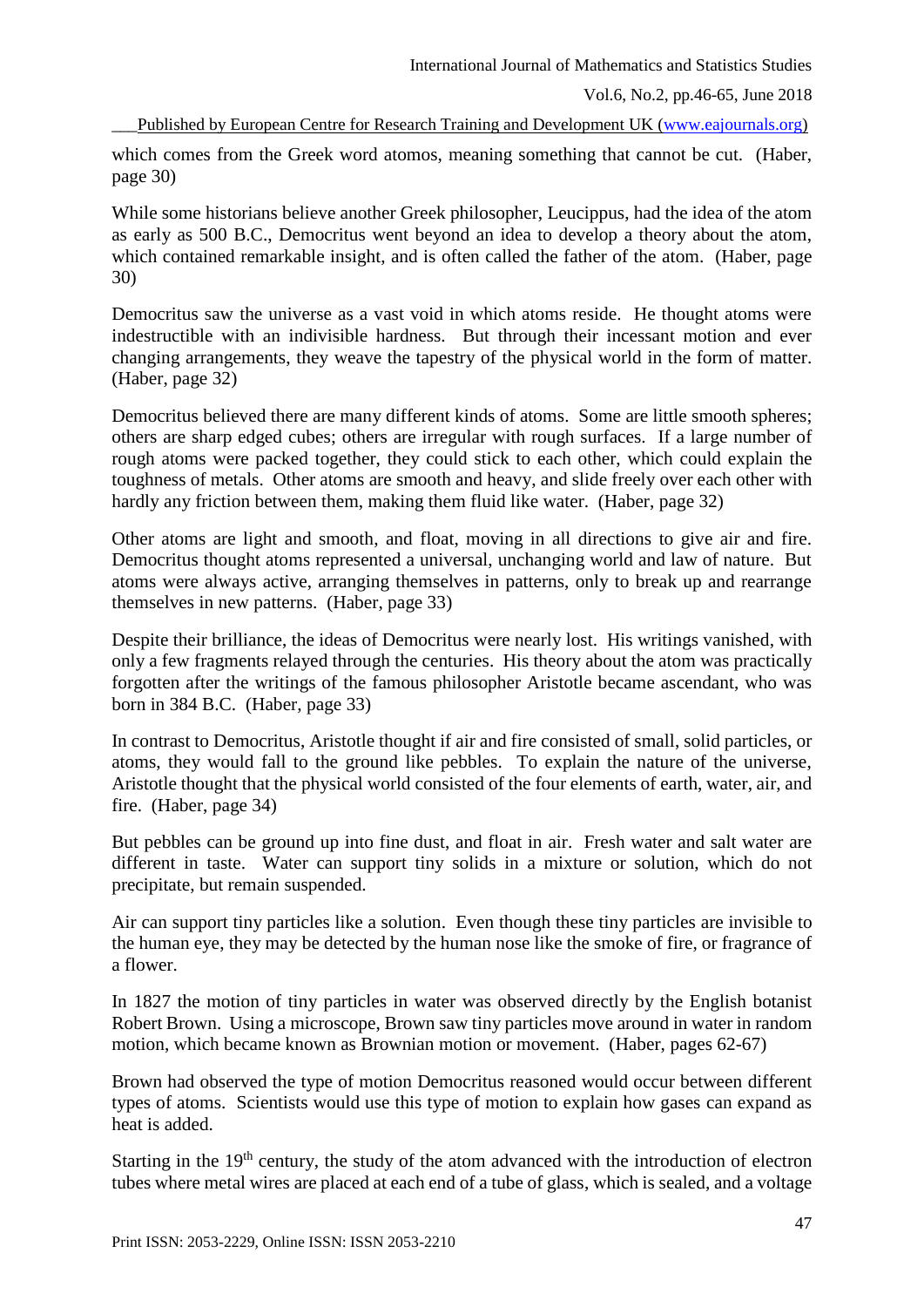Published by European Centre for Research Training and Development UK [\(www.eajournals.org\)](http://www.eajournals.org/)

is applied to the wires. As air is pumped out, a discharge of light appeared, but weakened and disappeared as more air is removed. (Haber, page 72)

But opposite the negative wire, called the cathode, the glass wall of the electron tube glowed with a flickering pale green color. Since a magnet could deflect the path of the glowing discharge, scientists reasoned the glow was created by tiny charged particles, which emerged from the negatively charged wire. The tiny particles were called electrons. (Haber, pages 72- 73)

However, the tiny charged particles emitted by the electron tube could be interpreted to represent waves. The amplitude or size of the wave would increase with increases in the size or volume of current, while the speed of the wave would reflect the amount of voltage applied. Indeed, the idea of expressing electricity as current reflects how electricity displays the property of a wave.

While experimenting with the light produced by an electron tube that was projected onto a fluorescent screen, in 1895 William Roentgen in Germany discovered that when he put his hand between the light and fluorescent screen, he could see the bones in his hand on the screen. The discovery caused a sensation, and quickly led to use of X-rays to detect broken bones. (Haber, pages 74-75)

The discovery of X-rays was followed by the discovery of how uranium emits radiation, including X-rays. The idea of radioactivity, where a heavy substance or metal could emit rays, was new. Radioactivity seemed to involve neither light nor electricity. (Haber, pages 76-79)

Shortly thereafter, Marie Curie and her husband Pierre, who lived in Paris, processed a large amount of uranium ore, and discovered polonium, which is more radioactive than uranium. Continuing to refine the ore, they also discovered radium, which is so radioactive that it glows in the dark. (Haber, pages 76-83)

Radium became popular, used to paint watch hands so they would glow in the dark, and as medicine. Scientists used radium to studied radioactivity, which was new to them, by placing a tiny sample inside a hollow block of lead, which absorbed its rays, which had a small hole from which radium rays emerged in a thin, straight beam. To study the beam, they used a magnet to deflect its rays, and projected the beam onto a fluorescent screen. (Haber, page 84)

When a magnet was placed near the beam, some of the rays bent to the side, which showed they carried electric charge. The rays that bent in a positive direction were called alpha rays. The rays that bent in a negative direction were called beta rays, and the rays that traveled in a straight line were called gamma rays. (Haber, page 85)

While the beta rays turned out to be electrons, they traveled much faster, at nearly at the speed of light, than the electrons scientists observed in their electron tubes. The gamma rays were a powerful type of X-ray. The positively charged alpha rays were harder to identify. (Haber, page 85)

It was not until the early part of the 20<sup>th</sup> century that scientists identified the composition of the alpha particle. Four times heavier than a hydrogen atom, its charge was equivalent to two electrons. At around the same time, Robert Millikan in the United States weighed the electron, showing it was extremely light, nearly 2,000 times lighter than a hydrogen atom, which consists of a single proton and electron. (Haber, page 86)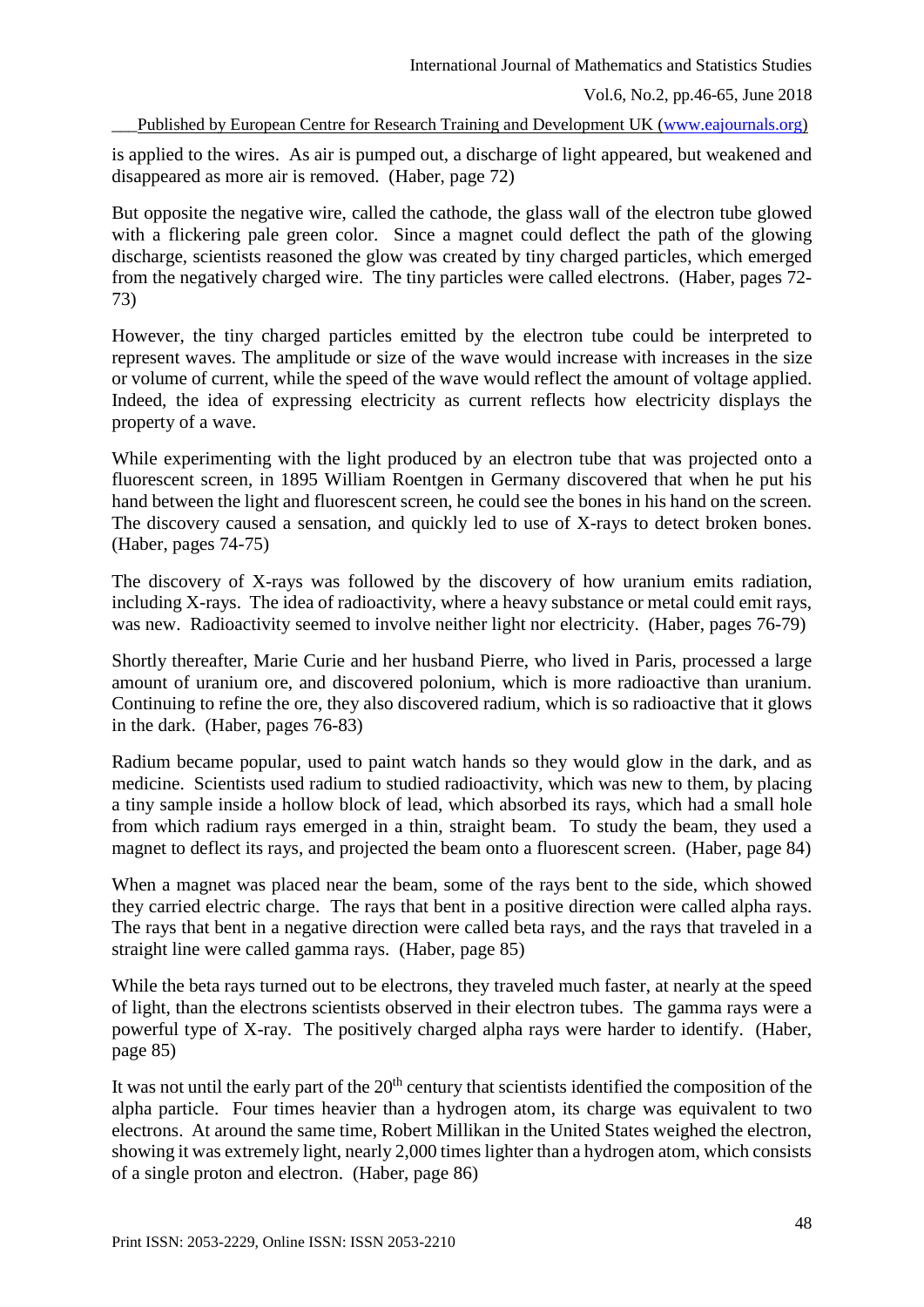Vol.6, No.2, pp.46-65, June 2018

Published by European Centre for Research Training and Development UK [\(www.eajournals.org\)](http://www.eajournals.org/)

In 1903 the English physicist Sir Ernest Rutherford and his co-worker, Frederick Soddy, explained how the alpha particle appears. As an atom of radium, which weighs 226 times more than an atom of hydrogen, emits an alpha particle, which weighs 4 times more than an atom hydrogen, the radium turns into radon, a rare, heavy gas, which weighs 222 times more than an atom of hydrogen. (Haber, page 86)

In other words, radioactive elements decay into products like the alpha particle and other elements that are lighter in their atomic number or weight, and the sum of the radioactive decay products equals the atomic weight of the original element.

For example, radium, which has an atomic weight of 226, emits an alpha particle, which has an atomic weight of 4, as it turns into radon, which has an atomic weight of  $222$ , and  $226 = 4$  $+ 222.$ 

Technically, the atomic number of an element equals its number of protons, which determines its number of electrons. In contrast, the atomic weight of an element gives its total weight in atomic units, which includes its protons, neutrons, and electrons.

|                                             | An electron weighs $9.109 \times 10^{-31}$ kg (kg stands for kilograms) |
|---------------------------------------------|-------------------------------------------------------------------------|
| A proton weighs $1.6726 \times 10^{-27}$ kg |                                                                         |
| A neutron weighs                            | $1.6749 \times 10^{-27}$ kg                                             |

Since the electron is so light, and a proton weighs almost as much as a neutron, the atomic weight of an element often appears as a whole number, which basically equals its number of protons and neutrons.

For example, the atomic weight of the alpha particle is often stated as four since it is four times larger than an atom of hydrogen, whose nucleus consists of a single proton, and no neutrons. However, hydrogen has two isotopes, deuterium and tritium, whose nucleus includes one and two neutrons, respectively.

Technically, the atomic weight of an element also reflects the weight of its electrons, as well as its protons and neutrons, and the slight difference in weight between a neutron and proton, and the binding energy that holds the nucleus together. Binding energy affects the mass of the nucleus by slightly reducing its mass. Atomic weights are sometimes expressed in decimals to account for these adjustments.

Another clue to the atom came in 1905 when Albert Einstein published his paper that showed the equivalence of matter and energy, relating them to each other in the famous equation of science of  $E = mc^2$  where E stands for energy, m stands for mass, and c stands for the speed of light. (Haber, pages 90-93)

1905 was a productive year for Einstein, with the publication of his papers explaining Brownian motion, the photoelectric effect, and special relativity, as well as his paper on the equivalence of matter and energy, making him one of the great theoretical physicists of all time. His paper on the equivalence of matter and energy was crucial to understanding how an atom exhibits radioactive decay. (Wikipedia)

Since the alpha particle plays such an important role in the decay of radioactive elements, it may be helpful to examine it in more detail.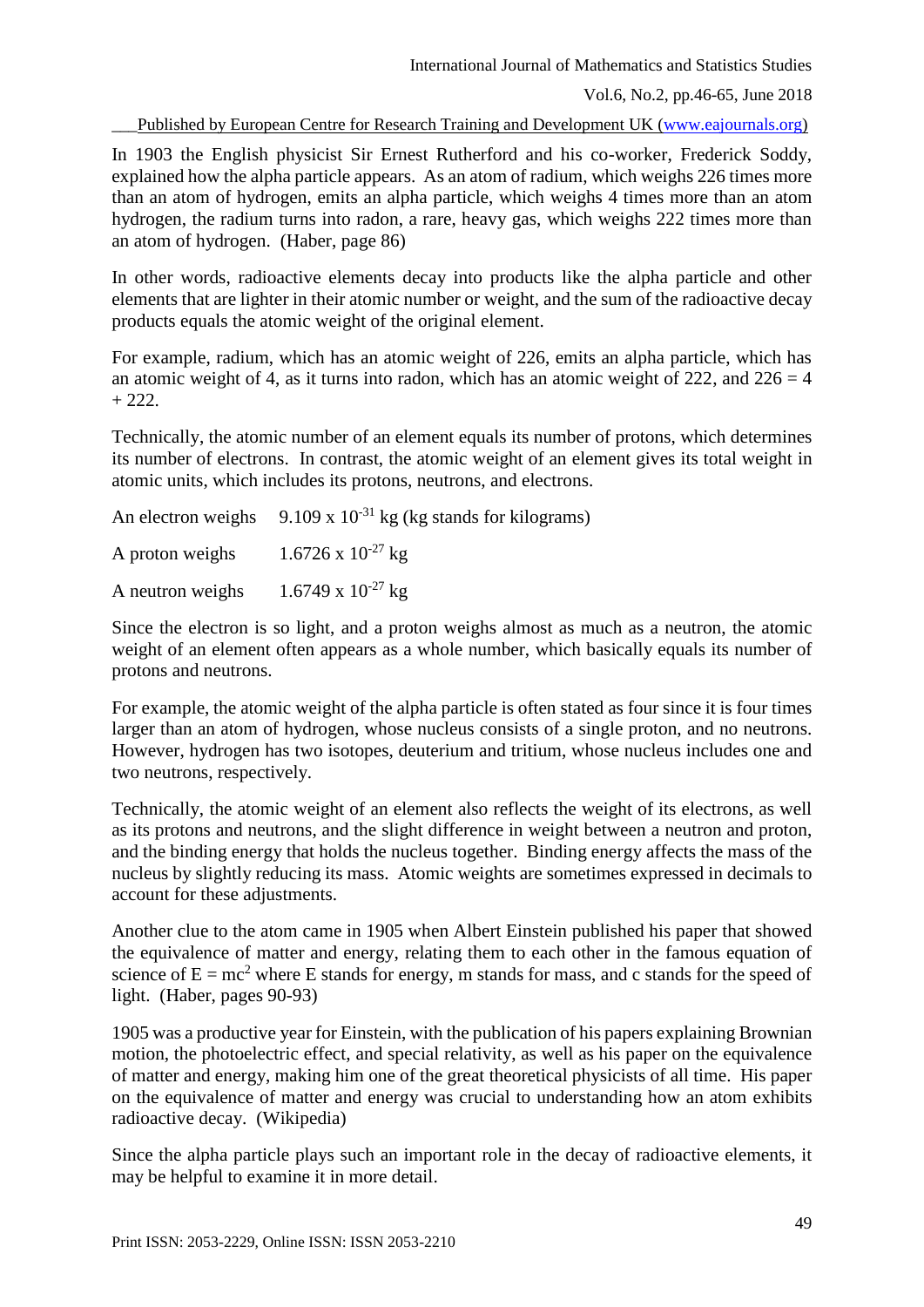# **The Alpha Particle**

Emitted as a product of the radioactive decay of radon and radium and other elements, the alpha particle consists of two protons and two neutrons, and equivalent to the nucleus of a helium atom. In other words, the alpha particle is essentially an atom of helium with its two electrons stripped away.

Helium is the second element after hydrogen, and first of the noble gases, which include argon, neon, krypton, xenon, and radon. The noble gases are all chemically inert. Since helium is chemically inert and not radioactive, it may be inferred that the alpha particle represents a stable structure for a nucleus, whether in terms of its tendency to exhibit radioactive decay, or the chemical reactivity of its associated electron shell.

In contrast, radium and radon exhibit radioactivity. They emit the alpha particle due to an apparent instability in their nucleus with its arrangement of a large number of neutrons and protons. Elements with high atomic numbers tend to be radioactive.

Paradoxically, radium and radon, which are radioactive, emit the alpha particle, which represents a stable nucleus for the helium atom, a building block that is made up of two protons and two neutrons, which is easier to emit than emitting the two protons and neutrons individually.

In other words, an atomic nucleus breaks apart, or relieves itself of the pressure of radioactive decay within its nucleus by emitting building blocks such as the alpha particle. In other words, radioactive elements with high atomic numbers tend to emit components such as the alpha particle since they break apart at their joints, rather than emitting individual protons and neutrons.

From another point of view, radioactive decay represents a type of atomic erosion. Radium turns into radon and the nucleus of a helium atom, or two simpler arrangements of its protons and neutrons. Since elements with high atomic numbers or weights tend to be radioactive, it may be inferred that one of the principle causes of radioactive decay is the structural strain within a nucleus arising from an unbalanced or overly complex arrangement of its protons and neutrons.

In contrast, the alpha particle represents a stable geometrical arrangement between two protons and two neutrons. This geometrical arrangement involves the areas that connect its protons and neutrons, which use binding energy.

Binding energy, which is calculated according to Einstein's equation of  $E = mc^2$ , is the amount of energy equivalent to the mass consumed out of a proton or neutron in order for them to bind together, where a neutron binds with a proton, and a neutron binds with another neutron.

Protons do not bind with each other since like charges repel. Instead, protons bind in a nucleus by binding with neutrons, which, being electrically neutral, are able to use their mass for binding instead of carrying electric charge.

To understand the role of binding energy in constructing a nucleus, it may be helpful to review the hydrogen atom. The first element, hydrogen has the lowest atomic number of any element and the simplest nucleus, a single proton, and its electron shell consists of a single electron.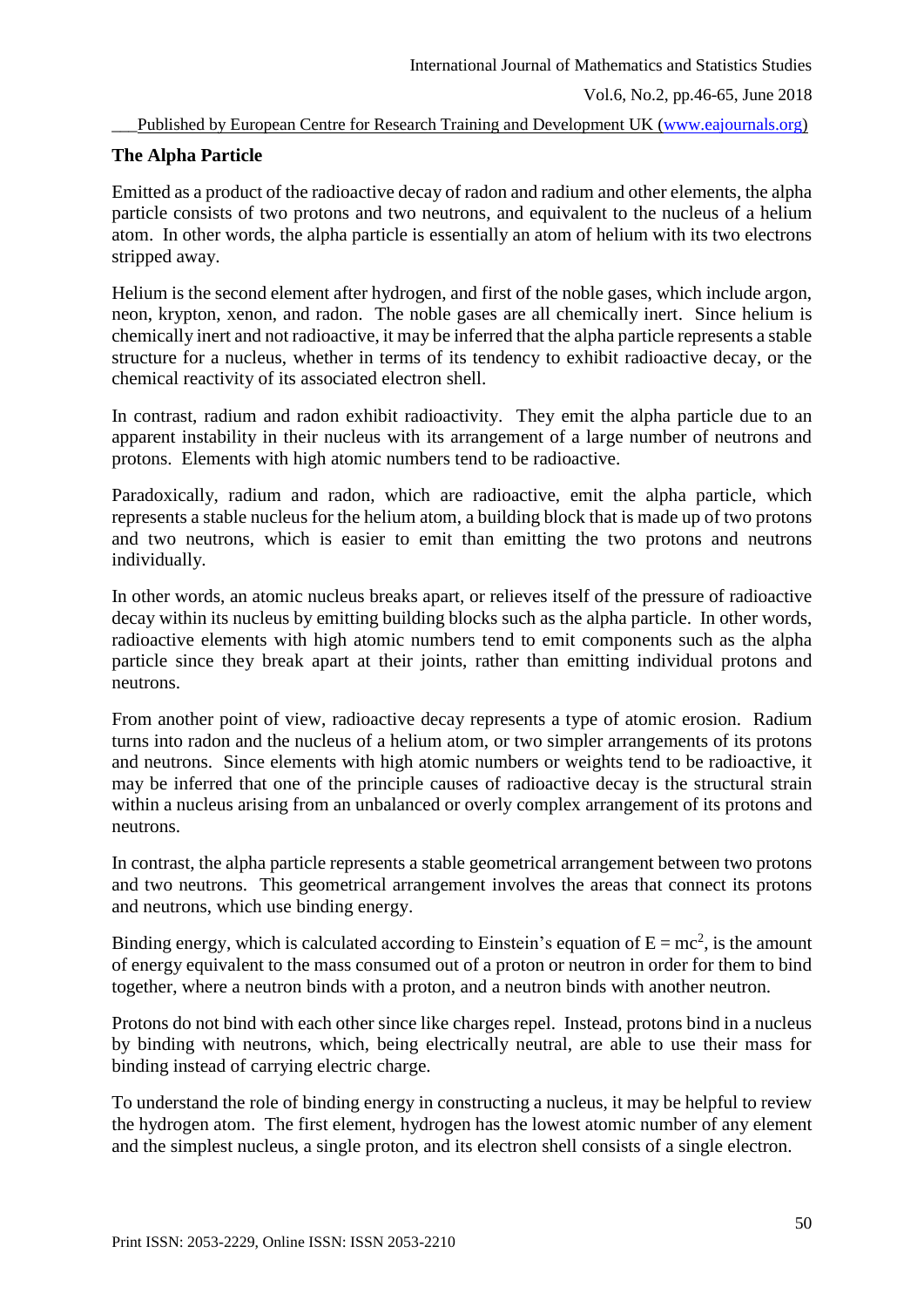Hydrogen shows how a nucleus can consist of a single proton, and does not require a neutron. It also shows how symmetry in electric charge dominates the construction of an atom. The number of electrons in an atom's electron shell is evenly matched with the number of protons in its nucleus.

In other words, atoms are constructed to be electrically neutral, where the negative charge in an atom's electron shell equals the positive charge in its nucleus. Chemically speaking, most atoms are able to form molecules with other atoms by sharing charge within their electron shell. Electron shells that are lacking symmetry are prone to capture or share electrons in order to keep an atom electrically neutral.

Hydrogen has two isotopes, defined by the addition of neutrons to its nucleus. While neutrons do not change the charge of an atom, they tend to affect its chemistry, and may affect the stability of its nucleus since they change its structure.

The first isotope of hydrogen, which is called deuterium, has a nucleus that includes a single neutron. The second isotope of hydrogen, which is called tritium, has a nucleus that includes two neutrons.

Since hydrogen is more abundant than its two isotopes of deuterium and tritium, and is by far the most abundant element in the universe, nature shows a preference for atoms with a simple nucleus, presumably because they are easier to construct, and are arguably more durable.

Deuterium teaches that a neutron binds with a proton. Since deuterium is not radioactive, it may be inferred that binding a neutron with a proton results in a stable nucleus. On the other hand, since tritium is mildly radioactive, it may be inferred that a nucleus that consists of two neutrons and one proton is mildly unstable.

To explain the instability of tritium, recall that deuterium shows a neutron binds with proton since it does not carry an electric charge, and has slightly more mass than a proton. In other words, a neutron has more mass or structure available for conversion into binding energy than the proton, which carries electric charge.

Since the neutron binds, it may be inferred that tritium forms by binding a second neutron to the first neutron. Since the proton has bonded, its binding with the first neutron is kept intact while the two neutrons bind together since they are associative, able to form binding energy relationships.

On the other hand, since the proton is bound, binding it to another neutron would either require a double binding, or a reallocation of its original binding to two neutrons. Since a double binding would be unnecessary and binding energy transactions seem to require a reason, it may be inferred that the original binding of the proton stays intact, and so the second neutron binds with the first neutron.

Moreover, binding two neutrons together may be inferred to require a lesser amount of binding energy than binding a neutron to a proton, whose binding must be strong enough to offset the force of electric repulsion between like charges at close range, at least in atoms that have a nucleus with two or more protons.

In other words, as a rule, atoms minimize their use of binding energy and any changes in their binding energy relationships. Binding energy transactions require a good reason for the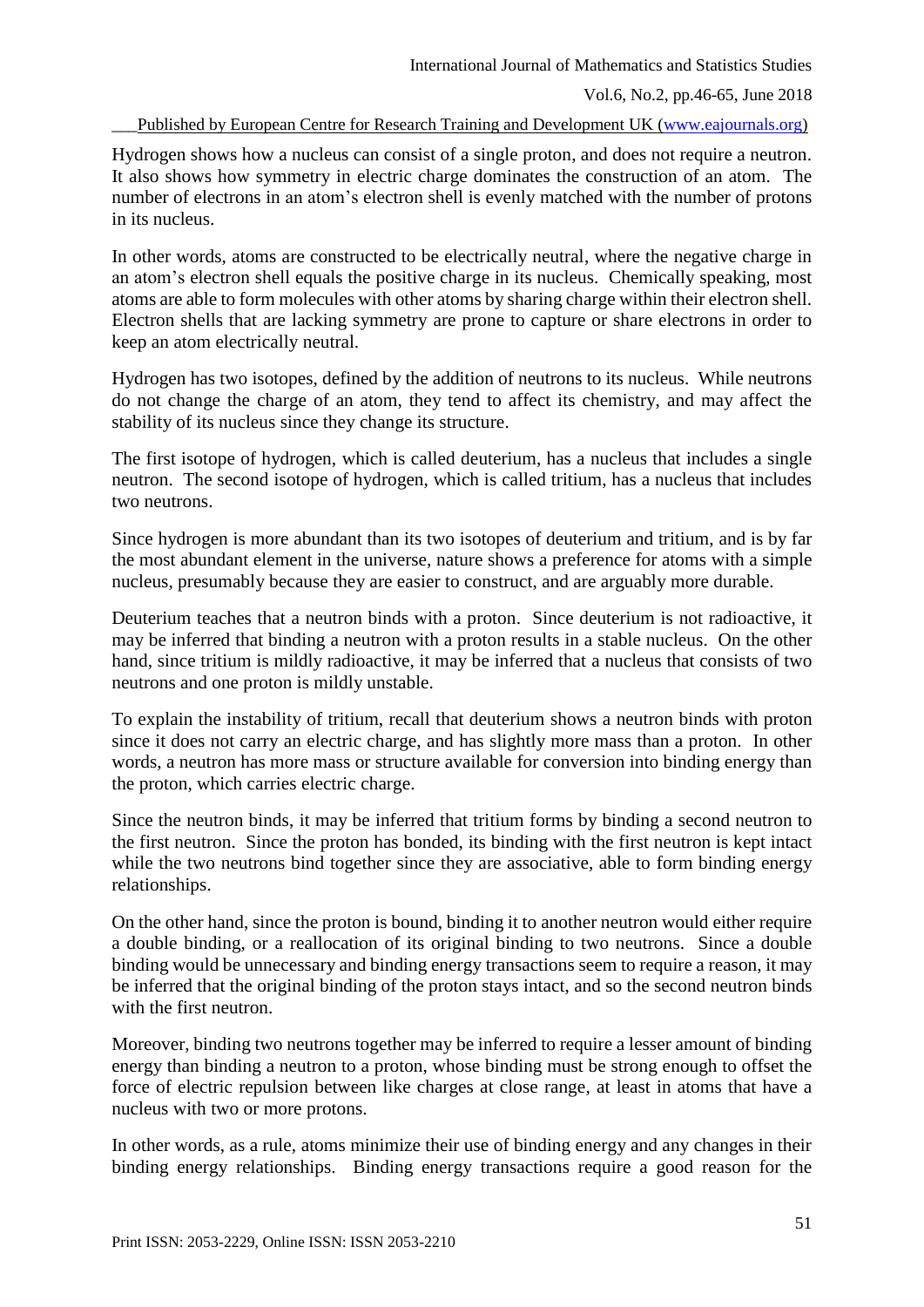conversion of mass into energy. As a result, in tritium, the second neutron binds with the first neutron since this avoids disturbing the existing binding energy relationship between the proton and first neutron.

The binding energy relationships in tritium may be depicted by listing the components of its nucleus linearly, like the elements in a set, as PNN or NNP, where P stands for proton and N stands for neutron.

This list builds from the principle that the second neutron binds to the first neutron, and the binding of a neutron with a proton in deuterium, which may be depicted as PN or NP. In other words, tritium adds a second N to the existing N in deuterium, which produces PNN or NNP.

In other words, since deuterium is stable, additions to its nucleus are made through its neutron, which is naturally associative, instead of disturbing the existing binding energy relationship between its proton and first neutron.

In other words, there is no obvious reason for a proton to be doubly bonded to two neutrons or for its binding energy relationship with the first neutron to change with a reallocation between two neutrons.

On the other hand, since a neutron is associative, able to bind with a proton, its trait or characteristic of being associative makes it likely to bind with another neutron, especially since the binding between two neutrons requires less binding energy than binding a neutron to a proton.

Moreover, listing the components of the tritium nucleus as PNN or NNP suggests how tritium is mildly radioactive since it is geometrically unbalanced. In other words, since tritium is unbalanced in its geometry, defined in discrete terms of its components that consist of a proton and two neutrons, its binding energy interfaces are unbalanced, making it radioactive.

The idea of a geometrical imbalance in binding energy interfaces as a factor in making a nucleus radioactive may be reasoned to occur in other elements, especially since elements with a high atomic weight are typically radioactive, and the elements with the highest atomic weights are radioactive.

In other words, an atom's nucleus begins to break down or emit products of radioactive decay when it has an imbalanced geometry like tritium, or an overly complex geometrical arrangement of its protons and neutrons that is imbalanced. With this in mind, it may be argued that the alpha particle is constructed to where a proton is bound with a neutron, and a second proton is bound to a second neutron like two pairs of deuterium nuclei, which bind together through their neutrons.

In other words, from a geometrical point of view, or a listing of objects in a set, the alpha particle is configured as PNNP. It consists of two deuterium nuclei, which bind together through their neutrons instead of their protons since like charges repel.

A configuration of PNNP reflects how like charges repel. The protons are placed away from each other, while the neutrons bind with each other, as well binding with a proton. In other words, two neutrons may bind with each other, in addition to each of them binding with a proton.

With this in mind, a binding energy theorem may be suggested.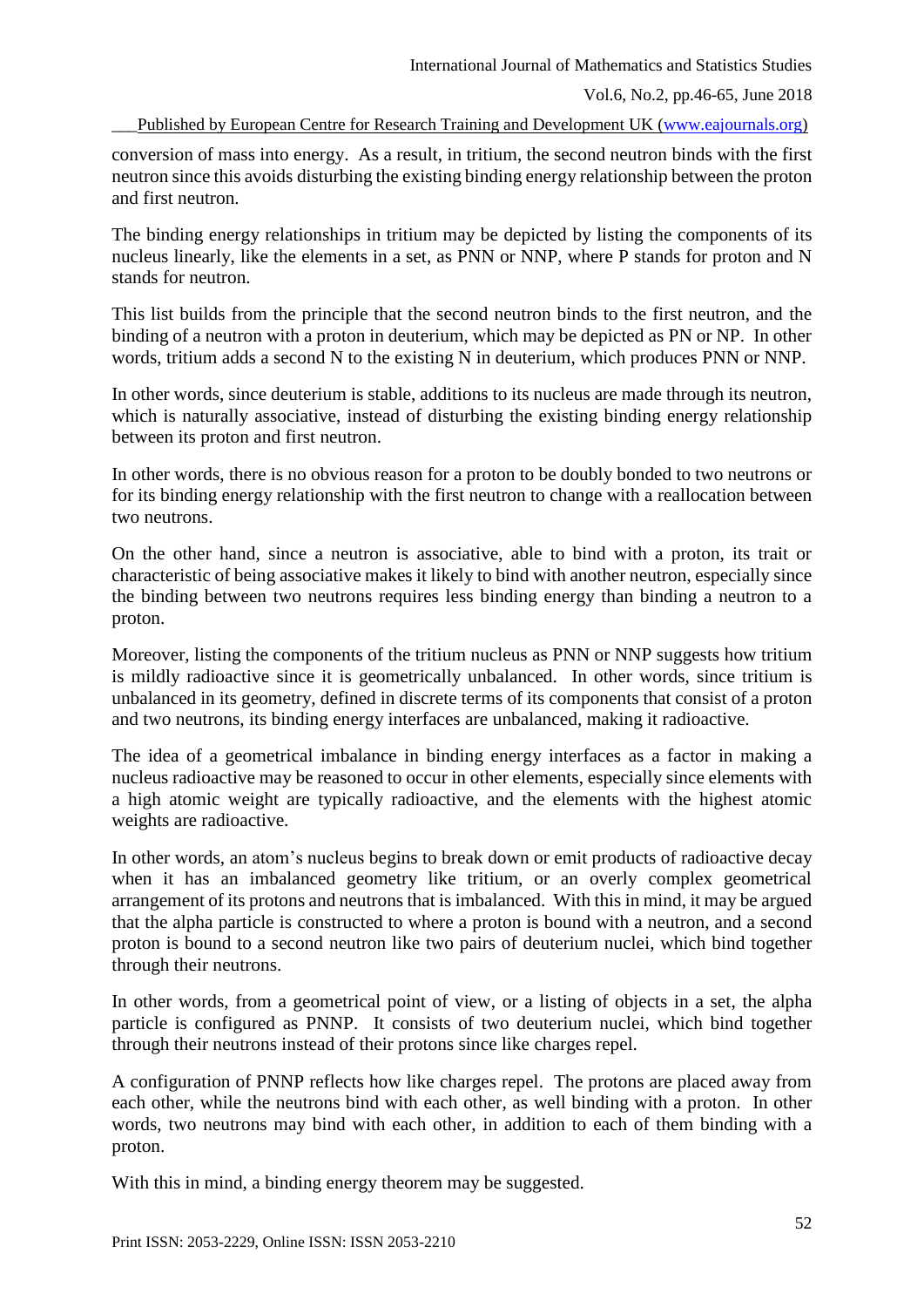## **Binding Energy Theorem**

The alpha particle binds in the geometrical configuration of PNNP.

As a preliminary step, it may be argued that the binding energy between a neutron and proton is greater than the binding energy between a pair of neutrons, or

 $BE (P+N)$  >  $BE (N+N)$  where  $BE$  stands for binding energy.

The greater binding energy between a proton and neutron than between a neutron and neutron may be argued by observing how, in the alpha particle and atoms with more than two protons, binding a proton with a neutron must offset the force of electric repulsion between two protons at close range, a requirement that does not exist for binding two neutrons together. And this point may be argued by observing how an atom seeks to minimize its binding energy.

Moreover, deuterium has a binding energy relationship between a proton and neutron that results in a stable nucleus. In contrast, tritium incorporates a binding energy relationship with a second neutron that results in a nucleus that is mildly radioactive, which implies the binding between two neutrons is weaker than the binding between a proton and a neutron since it uses a lesser amount of binding energy.

In other words, since deuterium has a stable nucleus, its proton and neutron are tightly bound together. This implies it uses a larger amount of binding energy than binding two neutrons together in tritium, which exhibits mild radioactive decay.

Returning to the alpha particle, since like electric charges repel each other, it may be argued that the geometrical configuration of NPPN is prohibited since it requires binding two protons directly to each other.

In other words, binding two protons directly together, where they are touching, requires significantly more energy than binding a proton with a neutron since binding two protons together must offset their force of electric repulsion without any intervening distance between them.

From another point of view, protons do not bind with each other because particles with the same charge repel each other, and because its structure is not designed to both carry an electric charge and bind with another proton. As a result, a proton binds with a neutron, as seen in the nucleus of deuterium.

In other words, since the proton and neutron are both particles of matter, and the neutron has slightly more mass than a proton, it may be argued that the proton is designed to carry charge, while the neutron is designed to bind with other particles, including binding with a proton and another neutron.

In contrast, since the proton carries charge, it does not bind with another proton due to force of repulsion and the design of its mass structure. While an electron carries the same amount of charge with very little mass compared to the proton, so it may be thought that a proton only uses a small part of its mass structure to carry charge, an electron occupies a relatively large volume of space, and in some ways resembles a wave function.

In other words, a proton uses more of its mass structure to carry charge than an electron. As a result, it may be inferred that binding energy relationships used the neutron, just as it may be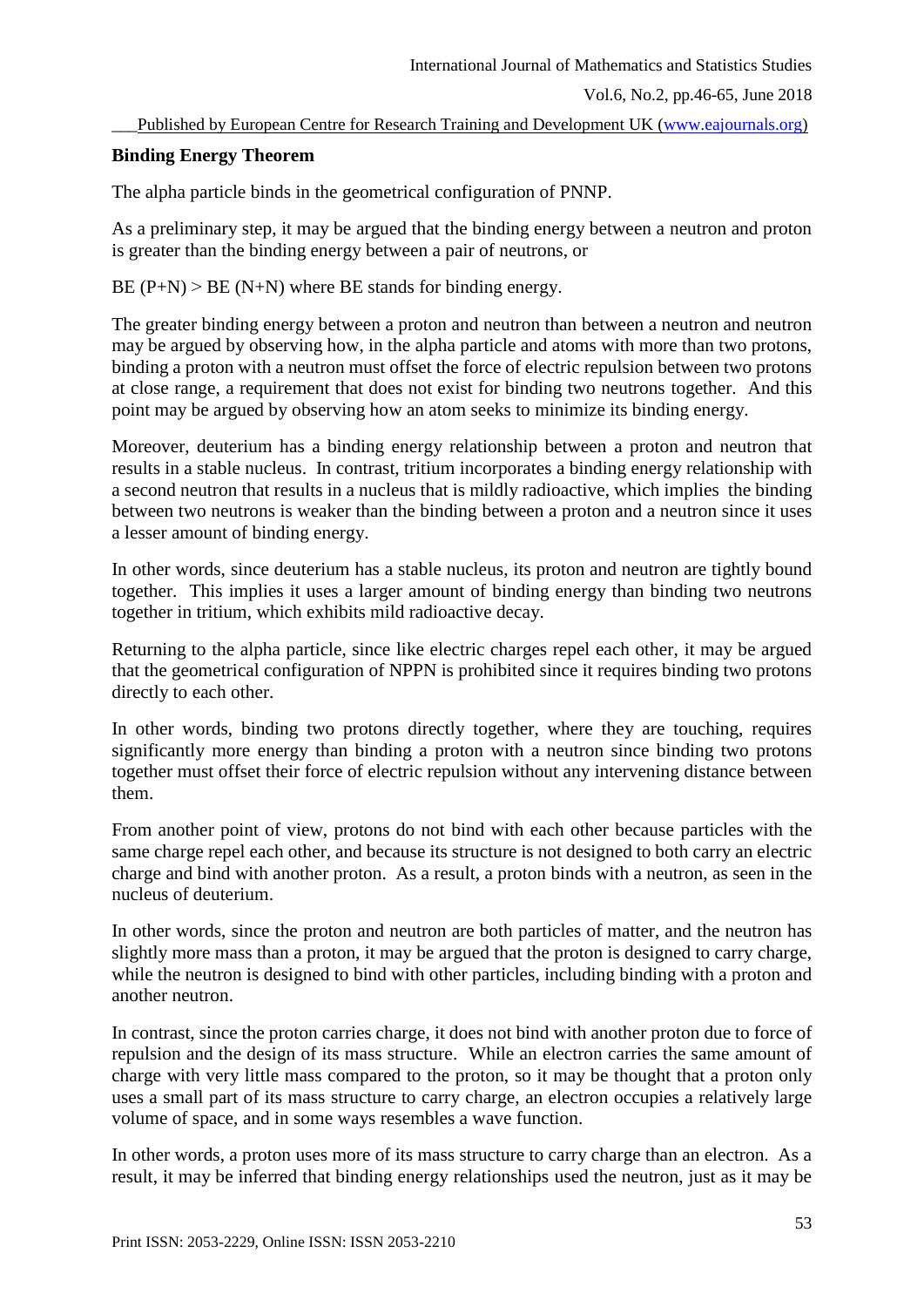Vol.6, No.2, pp.46-65, June 2018

Published by European Centre for Research Training and Development UK [\(www.eajournals.org\)](http://www.eajournals.org/)

argued that deuterium and tritium show how a neutron binds with a proton and a neutron may bind with another neutron.

Since binding energy transactions require a good reason, it may be argued that a nucleus minimizes its use of binding energy. An atom minimizes its use of binding energy so that it may retain its protons and neutrons in the form of matter instead of converting their mass into binding energy.

In other words, in the world of matter, the atom represents a key design, largely indivisible, that seeks to maintain its components of protons, electrons, and neutrons in the form of matter by minimizing its use of binding energy relationships.

While, except for hydrogen, a nucleus requires the conversion of mass into binding energy, a nucleus arranges its components in a geometry that minimizes its use of binding energy, or keeps them in the form of matter.

While it may be argued the alpha particle uses a linear geometry of PNPN or NPNP, it was already argued that the nucleus of tritium uses a linear geometry of NNP or PNN, which does not lead to a configuration of NPNP.

In particular, if the alpha particle uses a linear geometry of PNPN, this requires a neutron to bind twice with two protons, without necessarily requiring that it binds with the second proton at a lesser rate, so the neutron may be required to bind extra with two protons.

Moreover, a configuration of PNPN results in an unsymmetrical use of neutrons, where one neutron binds with two protons, while the other neutron binds with a single proton at a level that is unclear, requiring a reallocation of binding energy relationships, or possessing a binding at the same level as PN.

In other words, a configuration of PNPN requires three binding energy relationships between a neutron and proton when it is reasonable to argue that a nucleus minimizes its use of binding energy, and the configuration of PNNP requires only two binding energy relationships between a neutron and proton.

If the alpha particle uses a linear geometry of NPNP, this only reverses the configuration of PNPN to put a neutron on the other side. The same arguments can be used to where a configuration of NPNP is an unsymmetrical use of neutrons, and requires three bindings between a neutron and proton when a configuration of PNNP requires only two bindings between a neutron and proton, and a single binding between two neutrons, which does not require as much binding energy.

Moreover, a configuration of PNPN or NPNP would mean that as one of the neutrons binds with two protons, either the other neutron becomes extraneous to the nucleus, as its binding is no longer needed to maintain a nucleus of two protons, or the binding of a proton to a neutron is reallocated without good reason or a clear mechanism.

While it may be said that PNPN shares its binding where the interior neutron binds with two protons, where its binding with the interior proton is shared with the exterior neutron, presumably in a half energy binding, it is simpler to view the neutron as engaging in a limited number or type of binding energy transactions with a proton instead of half bindings.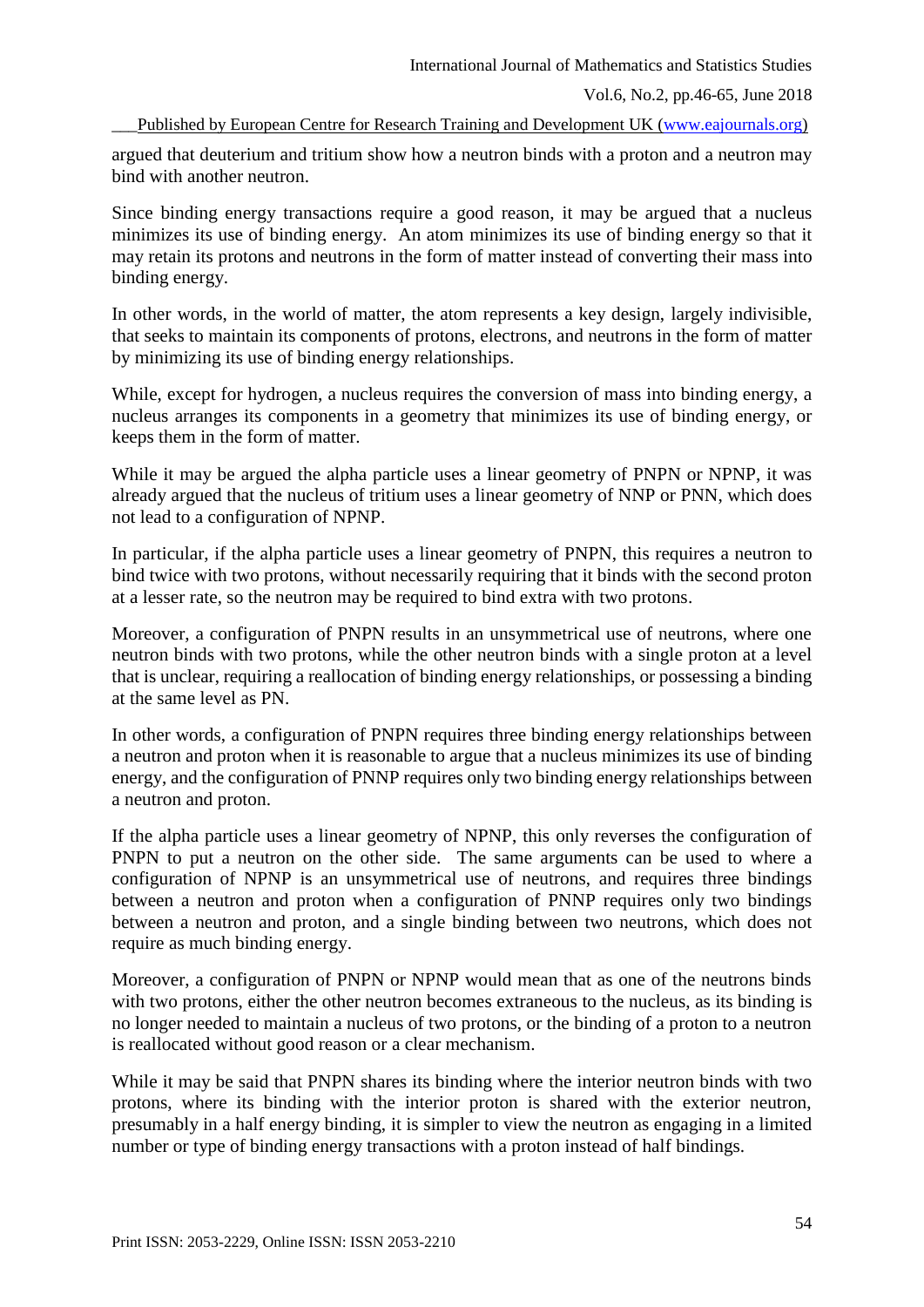While this linear representation of the alpha particle as PNNP is one dimensional, the many depictions of an alpha particle or a nucleus that show protons touching together do not seem to account for how protons do not bind together, or the role of the neutron in binding a nucleus.

Since the charge of the proton means that protons repel each other, the binding between a pair of deuterium nuclei, or a proton and neutron, and another proton and neutron, occurs through their neutrons.

In particular, the neutrons bind together to keep the protons away from the center of their binding since this results in a larger distance of separation between the two protons, and reduces the amount of binding energy required.

In other words, the nucleus arranges its geometry to minimize its use of binding energy. The nucleus uses a point of balance in its geometrical center, or binding energy interfaces, to minimize its radioactive decay.

A similar idea of geometric symmetry appears in electron shells. As a rule, the number of electrons that inhabit a given orbit represents a balance in their spacing since electrons repel each other. When the number of electrons in an orbit exceeds a limit, the force of electric repulsion pushes the extra electron into an outer orbit.

But if an electron in a given orbit is lonely or the orbital slot is imbalanced, the atom becomes chemically reactive, sharing electrons in its shell in order to achieve a state of equilibrium. But when its shell becomes full, the atom loses its tendency to be chemically reactive.

## **Ernest Rutherford**

Ernest Rutherford continued his investigations into the atom. To trace the movement of alpha particles from the radioactive decay of radium, he used a fluorescent screen. As an alpha particle struck the screen at a speed of thousands of miles per second, it caused a tiny flash or scintillation he could see. (Haber, page 97)

Scientists were excited that they could see an alpha particle strike a fluorescent screen. Geiger and Marsden were the first to explore the interior of the atom using atomic bullets such as the alpha particle. Their results encouraged Rutherford to pursue this line of research. (Haber, page 98)

Rutherford built an atomic shooting range, using a small sample of radium encased in a block of lead that had a tiny hole for the rays to escape. To avoid collisions of the radium rays with air molecules, he put the lead block inside a glass jar and pumped the air out, and put a fluorescent screen in the line of sight of the rays with a microscope attached behind the screen to detect the impact of the rays. (Haber, pages 98-99)

On the screen, Rutherford saw a constant sparkling or scintillation from the radium rays. Then he placed a thin gold foil, about 2,000 atoms deep, between the line of sight of the radium rays and the screen to see if it would stop the rays since gold is a fairly dense metal. (Haber, pages 98-99)

To his amazement, Rutherford saw the same sparkling on the screen as before. The radium rays or alpha particles continued to pour through the gold foil as if it did not exist. He had discovered that the atom is not solid, and its mass is unequally distributed within its structure. (Haber, pages 99-100)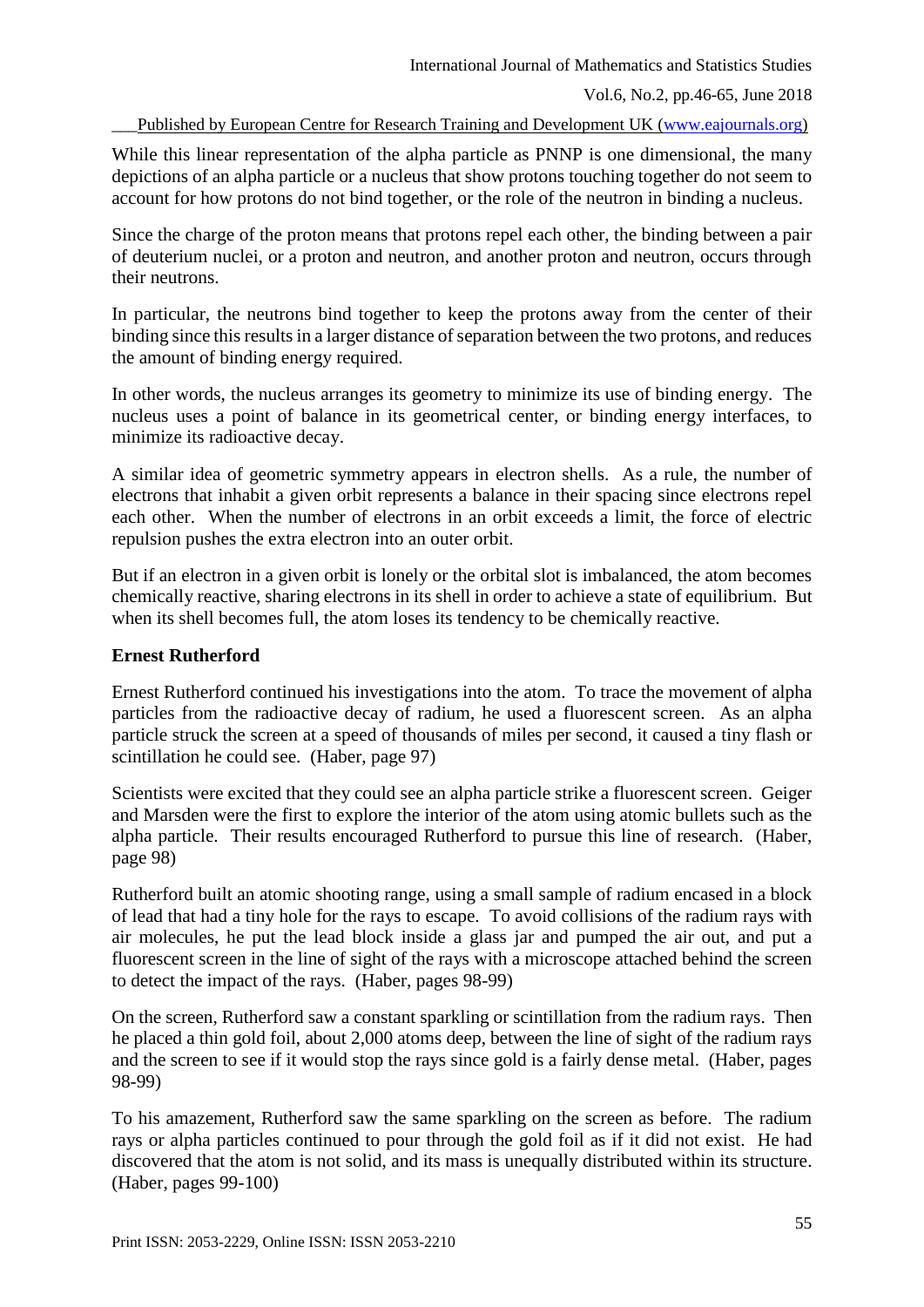As Rutherford kept observing, he saw a tiny flash, far away from the line of sight of the beam. Then he saw a flash at the edge of his field of view, and another flash outside the beam. The flashes were unexpected. To get a better look, he moved the screen and microscope to the side of the beam, and saw another flash. (Haber, page 100)

To look directly across the beam, Rutherford placed his microscope and screen at a right angle to the gold foil, and saw a flash. Then he moved his microscope and screen behind the lead block, and again saw a flash. A ray must have bounced directly off the gold foil at a hundred and eighty degrees. After repeating his experiment many times, Rutherford counted the flashes that went straight through the gold foil and compared them to the number of flashes that he counted outside the beam. Only one out of more than 8,000 flashes bounced or ricocheted. (Haber, pages 100-102)

Rutherford reasoned that the atoms in the gold foil were like a stack of nearly empty shells, which let nearly all the alpha particles go through them. But something was deep inside each atom, which deflected the alpha particles. Calling it the nucleus, Rutherford deduced that the nucleus is ten to fifty thousand times smaller than the shell of the atom, and very dense. (Haber, pages 102-103)

Rutherford concluded that the nucleus of the atom is not only extremely tiny and dense, but positively charged. He reasoned the force of electric repulsion between the nucleus and alpha particle had deflected the alpha particle rather than a kinetic energy collision.

Rutherford had inferred this since the outstanding feature of the alpha particle was its positive charge, and as an alpha particle was deflected, the tiny flash he saw was the same as the tiny flash he saw as the alpha particles passed directly through the gold foil, which implied that the alpha particle retained its structure, and the deflection was not kinetic.

Indeed, an atom of gold has a positive electric charge of 79 units, or 79 protons in its nucleus, giving it plenty of charge to repel the alpha particle that has a positive charge of 2 units. Rutherford made this discovery in 1911. (Haber, pages 104-105)

Rutherford had discovered that atoms are not solid, but are like a deep well. The entrance to the well has a porous cover, before a bucket drawn into it reaches a dense, tiny nucleus that is positively charged.

However, a positively charged nucleus raised the question of where an atom's negative charge is located, which must be located elsewhere. The shell of the atom, or its exterior became the likely candidate since Rutherford's experiments had showed the interior of the atom is basically empty, except for the nucleus.

Moreover, locating an atom's negative charge on its shell would give the shell some substance. While very porous to the alpha particle, the shell would have a clear electrical definition, giving an atom a clear sense of symmetry in the location of its electric charge between its shell and nucleus.

Moreover, as the shell did not present a barrier to the alpha particle, it may be inferred the shell has a low density of both mass and charge. In other words, the charge of an electron shell is distributed around it, instead of being concentrated into tiny particles, which could interact with an alpha particle.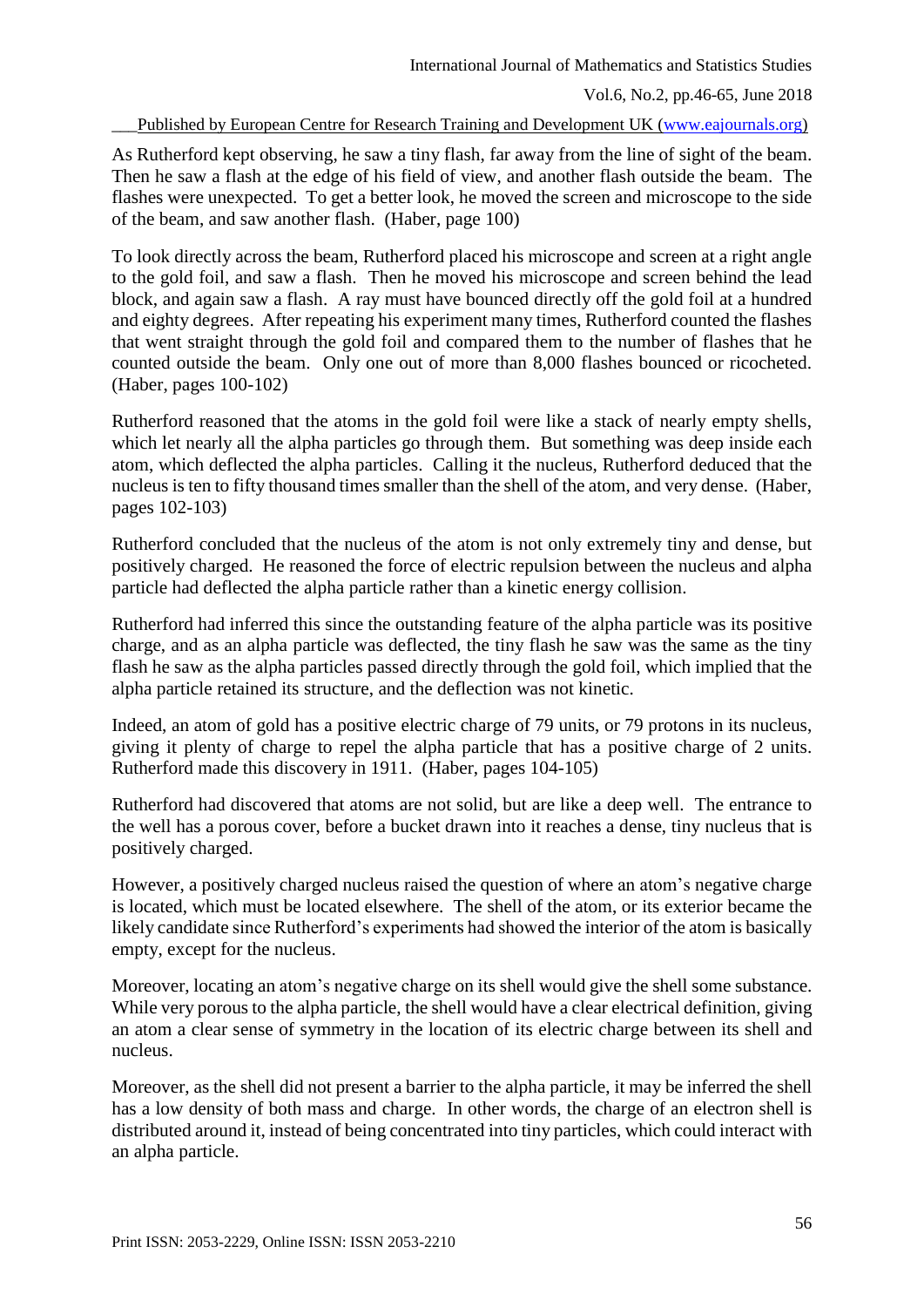This diffusion of negative charge around a shell suggests that an electron is more complex than a tiny particle, or its electrical structure is spread out, so an electron may be pictured as having a tail.

An extended electrical structure or tail could help account for the orbit of an electron as it would not necessarily need to orbit at a high speed to avoid falling in toward the nucleus as its body is more complex than a single point.

# **Niels Bohr**

In 1913 the Danish physicist Niels Bohr proposed that an electron orbits the nucleus at a high speed to offset the force of electrical attraction toward it. He viewed the electron as a tiny particle whose orbital mechanics resemble a planet orbiting a star under the influence of gravity. (Haber, pages 110-111)

Bohr also proposed that the orbit of an electron is quantized, or orbits the nucleus in a series of discrete steps. His idea that the orbit of an electron is quantized was based on the discovery in 1900 by Max Planck that a heated blackbody emits light in discrete packets of energy, or that light is quantized.

Planck had discovered that light is emitted in tiny packets of energy, which are multiples of a physical constant, called Planck's constant or h. The energy in an individual packet of light is equal to the frequency of the light, which is the reciprocal of its wavelength, multiplied by Planck's constant and the speed of light.

Bohr's idea that the orbit of an electron is quantized also built on spectral line analysis, which identifies an element by analyzing the light it emits. The light an element emits is not continuous like sunlight, but appears as a series of lines or wavelengths, with one wavelength usually dominant. (Still, page 20)

To explain how each element emits light at different wavelengths or spectral lines, Bohr realized each element has a nucleus that is different from another element as measured by the number of its protons or amount of charge, which along with its count of neutrons also determines its size.

The amount of charge in a nucleus affects the orbit of its electrons. For example, since helium has two protons in its nucleus, it exerts twice the force upon an electron than the nucleus of hydrogen, which has a single proton, so their electrons orbit at different distances.

Bohr also realized multiple electrons may inhabit the same orbit, dividing the orbit into equal pieces. For example, two electrons in the same orbit will orbit at opposite sides due to the force of repulsion between them. And while an orbit may accommodate more than two electrons, at some point, adding another electron to the orbit will force the additional electron into a higher orbit, further away from the nucleus due to the force of repulsion between electrons.

Moreover, an electron seems to require a certain amount of space in order to operate its electrical structure. As a result, atoms with many protons develop shells where electrons inhabit different orbits, which are quantized, according to their level of energy. When an element is heated, its atoms absorb energy, causing their electrons to shift orbit, and emit light in order to return to a state of equilibrium.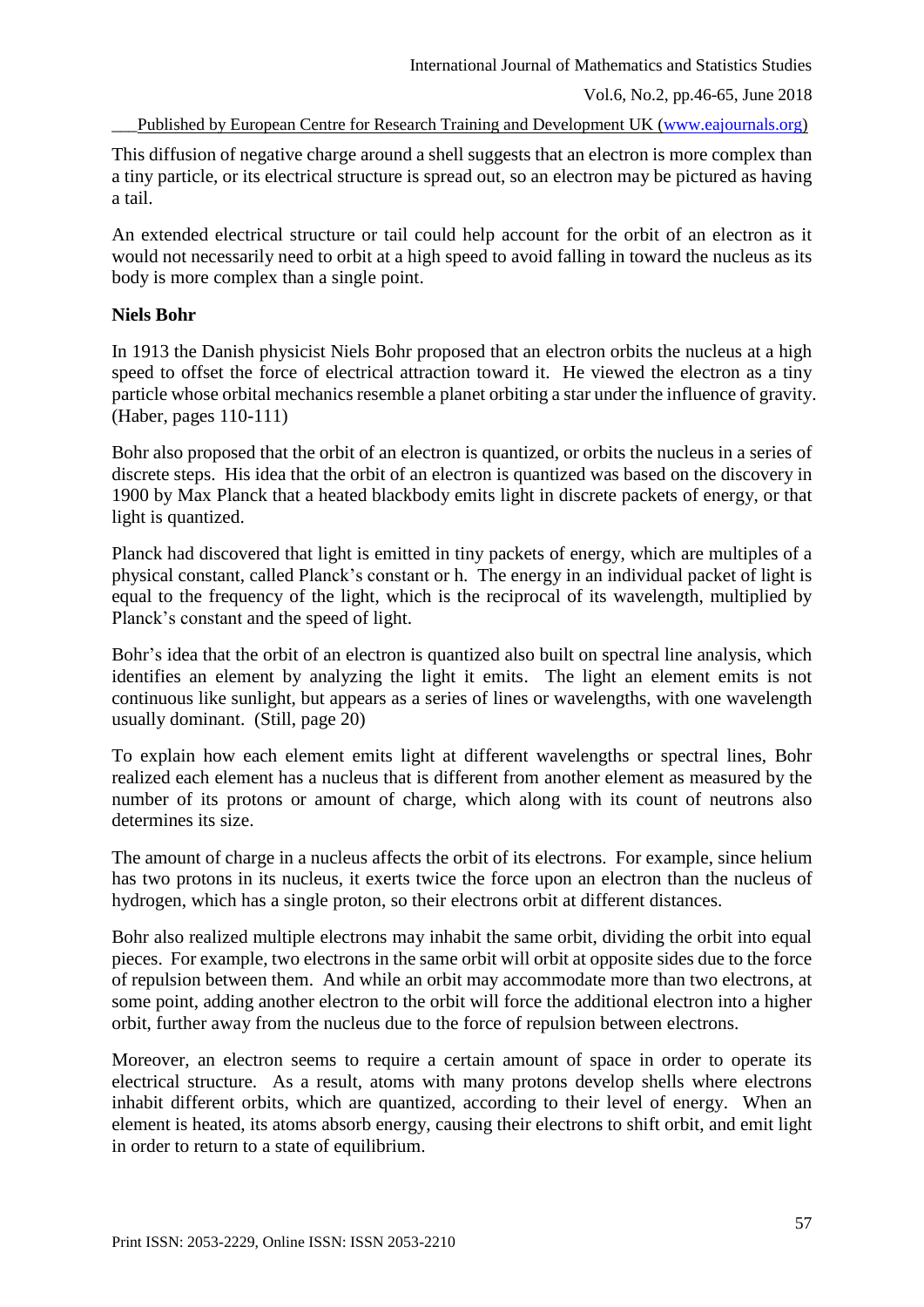Since light is emitted in discrete packets of energy, Bohr reasoned an atom emits light as a result of a change in the orbit of one of its electrons, due to its gain or loss of energy in a discrete unit. He reasoned electron orbits are quantized by their level of energy since an electron operates much like a musical string, which vibrates in discrete steps to generate sound waves. (Still, page 21)

Bohr's idea of using the vibration of a string to represent the different energy levels for an electron, which are quantized by their orbit, gave a powerful explanation for how an electron functions like a wave. An electron orbits at a certain distance according to the length and energy level of its vibrating string, or electrical structure.

In contrast to the electron, the proton, which is nearly 2,000 more times more massive the electron, carries its charge within its mass structure. With this in mind, the atom reflects a natural division due to how its positively charged nucleus and electrons carry their charge in different ways.

# **Max Planck**

In 1900 Max Planck discovered that a heated blackbody emits light in discrete packets of energy. The energy contained within a packet is equal to the product of Planck's constant, denoted as h, the frequency of the light, which is the reciprocal of its wavelength, and the speed of light, which amplifies its force. Planck's equation is sometimes written as

 $E = h \cdot c \cdot nu$ , or  $h = h c nu$ , where the dot for multiplication is omitted

In this equation, E stands for energy, h stands for Planck's constant, c stands for the speed of light, and nu stands for the frequency of the light, which is the reciprocal of its wavelength.

Planck's constant is often given as h =  $6.626 \times 10^{-34}$  joules ⋅ seconds.

When Planck's constant is multiplied by the frequency of a wave, its units become joules, a unit of energy, multiplied by seconds per meter. Multiplied by the speed of light, these units become joules since the speed of light is a velocity whose units, when expressed in meters per second, cancel the other units of seconds per meter.

Planck had discovered that light is transmitted in individual packets, which may be called quantum waves, identified by their frequency or wavelength. Similar to how matter may be broken down into atoms but no further without becoming a mix of particles, binding energy, and wave functions, light may similarly be broken down into waves that are smaller, but no smaller than the quantum wave.

As a wave, a quantum wave requires both a wave front and depth to transmit energy. In effect, a quantum wave may be viewed as a tiny length of string or spring, which imparts energy.

Since a quantum wave occupies space, it takes on some of the attributes of a particle, although not possessing mass. As a result, light is sometimes treated as exhibiting the attributes of both a wave and particle.

From another point of view, Planck discovered how the light is emitted using quantum waves as a type of monetary currency. Just as financial transactions take place in dollars or other currencies as a measure of their economic value, atomic transactions involving light take place in quantum waves.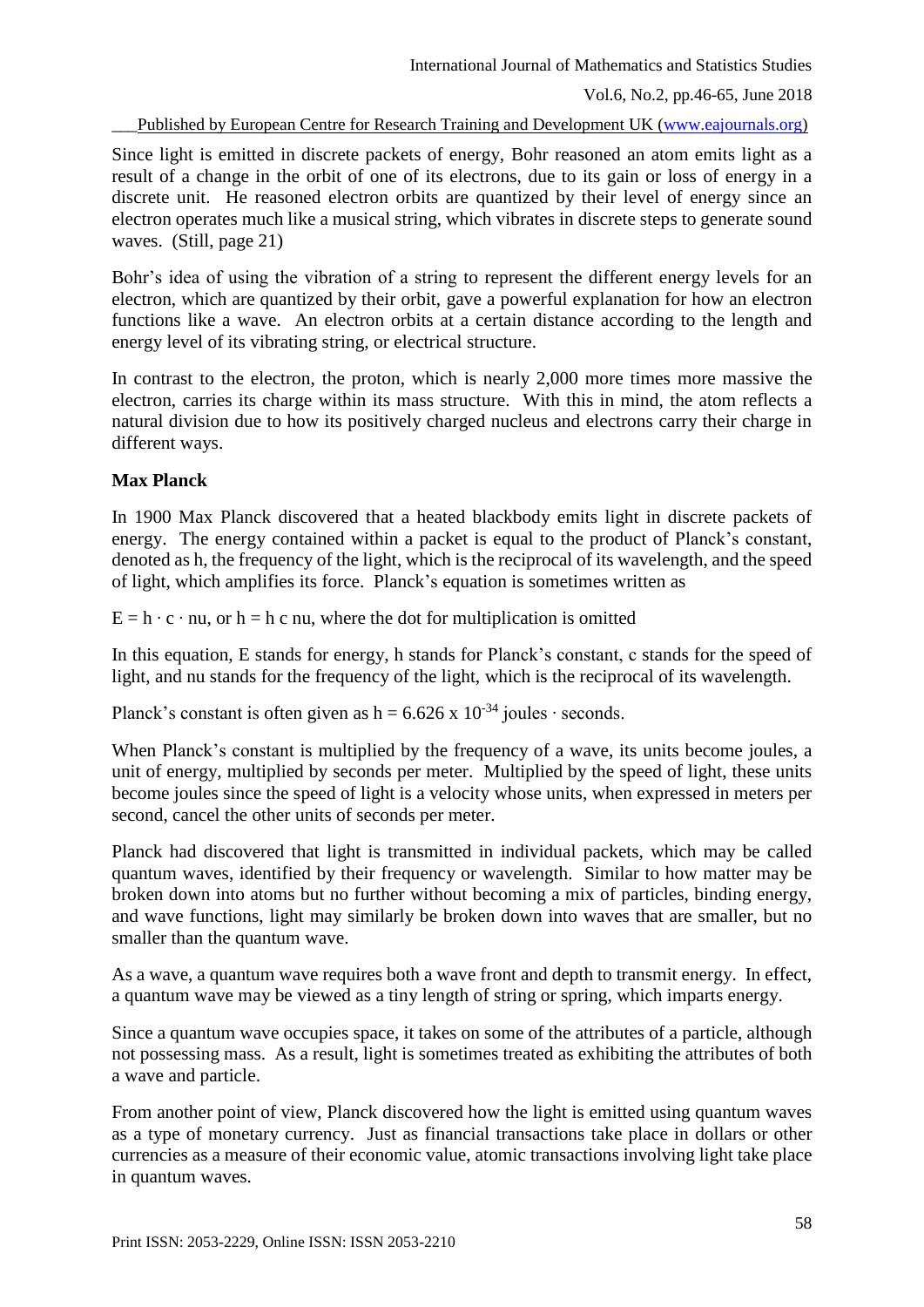## **Photoelectric Effect**

In his 1905 paper on the photoelectric effect, Einstein argued that light transmits energy like a particle when interacting with electrons, and introduced the term photon to describe an individual packet of light as a particle without mass.

Building on Planck's discovery that light was transmitted in individual packets, Einstein treated light as a particle so it could interact directly with an electron, jostling it out of its shell so the electron could appear in the form of electricity.

When Einstein wrote his paper in 1905, the atom was not well understood. Quantum mechanics had yet to be developed. The photon would let light interact directly with the electron, although this interaction would be specialized due to the photon's lack of mass or charge.

In 1923 Young's interference experiments showed that light passes through a pair of slits like a wave, subject to a probability function. While most scientists had viewed light as a wave, Planck's discovery that light was quantized had upset that view. Young's experiment reinforced the view of light as a wave. (Still, page 23)

In 1923 Louis De Broglie suggested that particles such as electrons, protons, and neutrons behave like light by displaying the attributes of both a wave and particle. But since matter waves are so small, they generally assume importance at the level of particles. (Still, page 23)

Proof of the existence of matter waves came in 1927 when George Thomson in England, and Clinton Davisson and Lester Germer in the United States observed Young's interference patterns for a beam of electrons passing through a pair of slits. (Still, page 23)

Using De Broglie's idea of "matter waves," Erwin Schrodinger, Werner Heisenberg, Max Born, and Pascual Jordan independently developed the theory to calculate the probability of a subatomic particle being observed at a particular location at a given level of energy. This theory became known as quantum mechanics since it dealt with the movement of particles. (Still, page 24)

Regarding the photoelectric effect, it may be suggested that since light travels in quantum waves, it may interact directly with an electron since electrons also exhibit some of the attributes of a wave, as seen in Young's interference experiments. Since waves of the same general type may interact with each other, a quantum wave may impart energy directly to an electron through its electrical structure.

As a quantum wave imparts energy to an electron, the electron may break loose from its orbital shell to appear in the form of electricity. Semiconductor materials such as silicon, which are on an intermediate section in the periodic table as being in between a metal or other material, tend to exhibit the photoelectric effect.

As an electron absorbs energy from a quantum wave, the electron retains the integrity of its electrical structure or tail, rather than losing mass from it like a comet approaching the Sun. Since the electron retains its structural integrity, it may be used again and again to flow as electricity.

This direct interaction between a quantum wave and electron avoids the interaction between a photon and electron, when the photon is a practically a contradiction in terms since a particle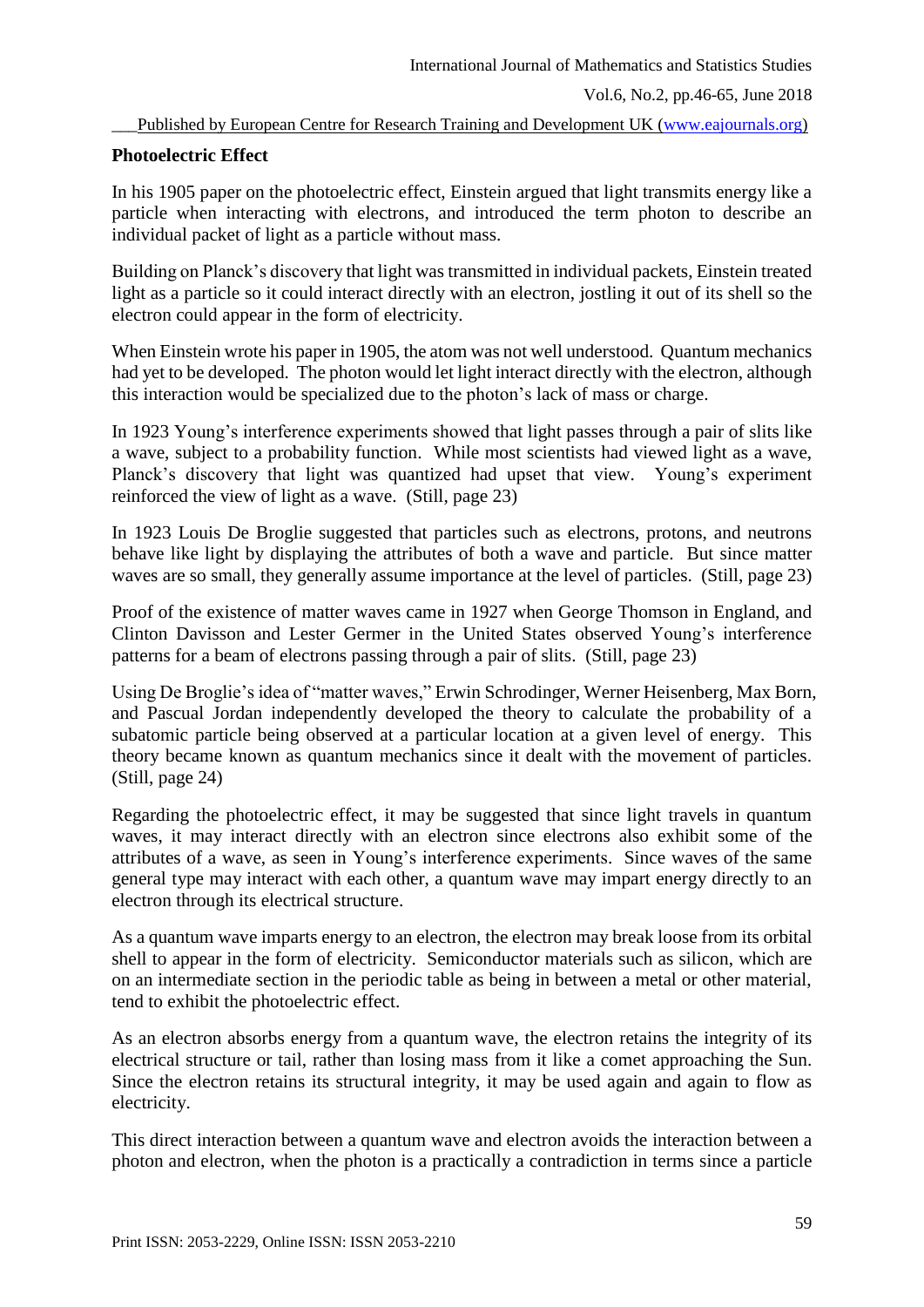Published by European Centre for Research Training and Development UK [\(www.eajournals.org\)](http://www.eajournals.org/)

is a tiny unit of matter, which implies the possession of mass, while the photon does not possess mass.

But since a quantum wave has a mass equivalent, letting it be treated as a particle, using Einstein's equation of  $E = mc^2$  to convert its energy into mass, a photon may be viewed as being able to interact directly with an electron.

However, since using particles to transfer energy implies a transfer of momentum where both particles possess mass, using a photon as a particle without mass to transfer energy to an electron that has mass does not seem entirely logical.

On the other hand, when a quantum wave strikes an electron's extended electrical structure or tail, it may exert force directly against the electron as a similar type of energy, which is electromagnetic in nature.

Moreover, the interaction of a quantum wave with an electron's electrical structure or tail allows their interaction to occur over a relatively large area, letting the probability of their interaction be expressed in terms of area.

In contrast, the probability of a tiny photon striking a tiny electron is tiny.

# **Pauli Exclusion Principle**

The Pauli Exclusion Principle states that two similar particles such as protons, neutrons, and electrons cannot exist in the same state, or have the same position and same velocity, within the limits of the Heisenberg Uncertainty Principle.

The Heisenberg Uncertainty Principle states that the uncertainty in a particle's position, which is often denoted since ∆x since x is a variable commonly used for distance and ∆ is often used to express a difference interval, multiplied by the uncertainty in its momentum, which is often denoted as ∆p as p is often used to denote the momentum of a particle, is equal to or greater than ħ/2, where ħ is a derivative of Planck's constant, sometimes called the reduced Planck's constant or h bar.

The value of  $\hbar$  or  $\hbar$  bar is equal to  $\hbar/2\pi$ . It is used when h is divided by a parameter for a circular orbit such as an electron that fills its orbit with a wave function, or in calculations involving the quantization of angular momentum.

Where h =  $6.626 \times 10^{-34}$  joules ⋅ seconds, h =  $1.054 \times 10^{-34}$  joules ⋅ seconds

Using ∆x, ∆p, and ħ, the Heisenberg Uncertainty Principle may be restated as

 $\Delta x \cdot \Delta p \geq \hbar/2$ 

In other words, the Heisenberg Uncertainty Principle states that the uncertainty in the position of a particle multiplied by the uncertainty in its momentum is equal to or greater than h bar divided by 2.

Since the momentum of a particle is equal to the product of its mass times its velocity and velocity is the rate of change in its position, and the mass of a particle is usually constant, the Heisenberg Uncertainty Principle may be restated where the standard deviation in the position of a particle is equal to or greater than h bar divided by 2, using an adjustment for units.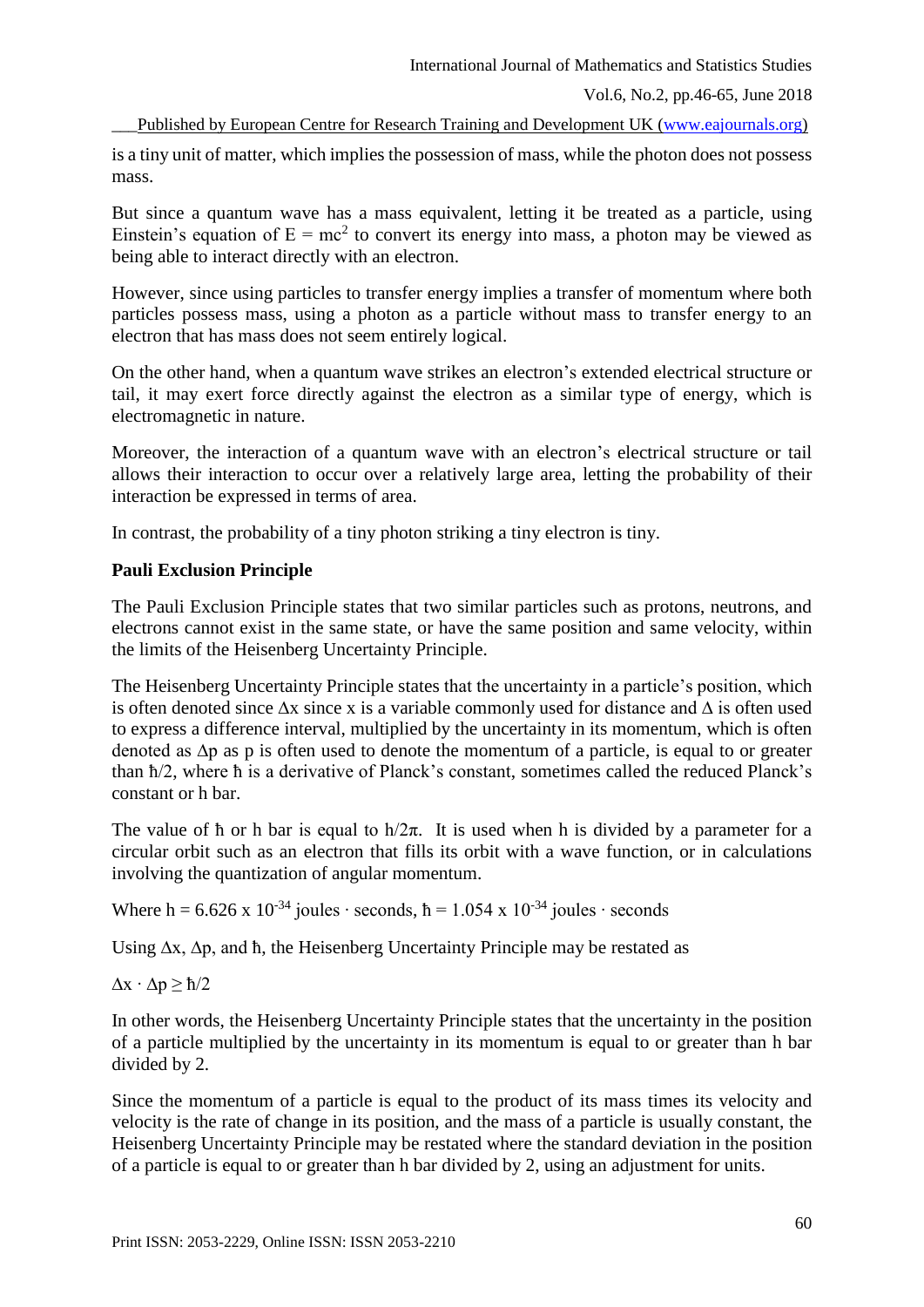The use of the standard deviation in location rather than  $\Delta x \cdot \Delta p$  may be argued if the measurement of time to determine velocity is accurate, which leaves the uncertainty in a particle's momentum largely a function of the uncertainty in its position.

From another point of view, the Pauli Exclusion Principle restates the principle of the atom, applied to its components of electrons, protons, and neutrons. The principle of the atom states that matter may be subdivided into smaller and smaller pieces but no smaller than the atom, which is the building block of all matter, and appears in the form solids, liquids, or gases.

As a corollary, the principle of the atom states that an atom inhabits a volume of space, which is not shared with other atoms, except in sharing electrons in their electron shell as atoms combine to form molecules.

Likewise, electrons, protons, and neutrons do not inhabit or occupy the same space as other particles, although they may pass by or collide with each other within the limits of the Heisenberg Uncertainty Principle. When particles pass by or collide in the same space, the particles have different velocities.

From an economic point of view, as atoms are aggregated, they form solids, liquids, and gases in a macroeconomic system. In contrast, electrons, protons, and neutrons analyze the atom at a microeconomic level. For electrons, protons, and neutrons to reach a macroeconomic level of activity, they must be aggregated into atoms.

From a mathematical point of view, the Pauli Exclusion Principle says that two similar particles inhabit different spaces. A particle inhabits a space that is identifiable, and is different from the space inhabited by other particles, where the boundaries of these spaces are set by the Heisenberg Uncertainty Principle.

But since particles are always in motion, two particles may inhabit the same space as they pass by or collide. So while two particles may occupy the same space, they do so in only a brief visit.

From an economic point of view, the Pauli Exclusion Principle may be viewed as a type of Exclusive Economic Zone that surrounds a particle, using the Heisenberg Uncertainty Principle to define its boundaries.

The Pauli Exclusion Principle applies to particles, not waves. Unlike particles, similar elements of energy can add or subtract in the same space, just as waves may add to create a wave of greater amplitude, and use the same medium for transmission like waves traveling through water.

However, like particles, waves also possess a sense of identity or uniqueness in their wavelength or frequency, amplitude or level of energy, and direction and general location. Waves use a different set of parameters to establish their identity than particles.

The Pauli Exclusion Principle is sometimes stated as applying to particles that possess a nonzero spin, or have mass. In contrast, particles that possess a spin of zero are usually seen as having no mass, and are used to transmit energy.

Particles that possess mass also possess structure. In other words, a particle with spin occupies a certain volume of space with a structure to house its mass, so that its structure may be observed.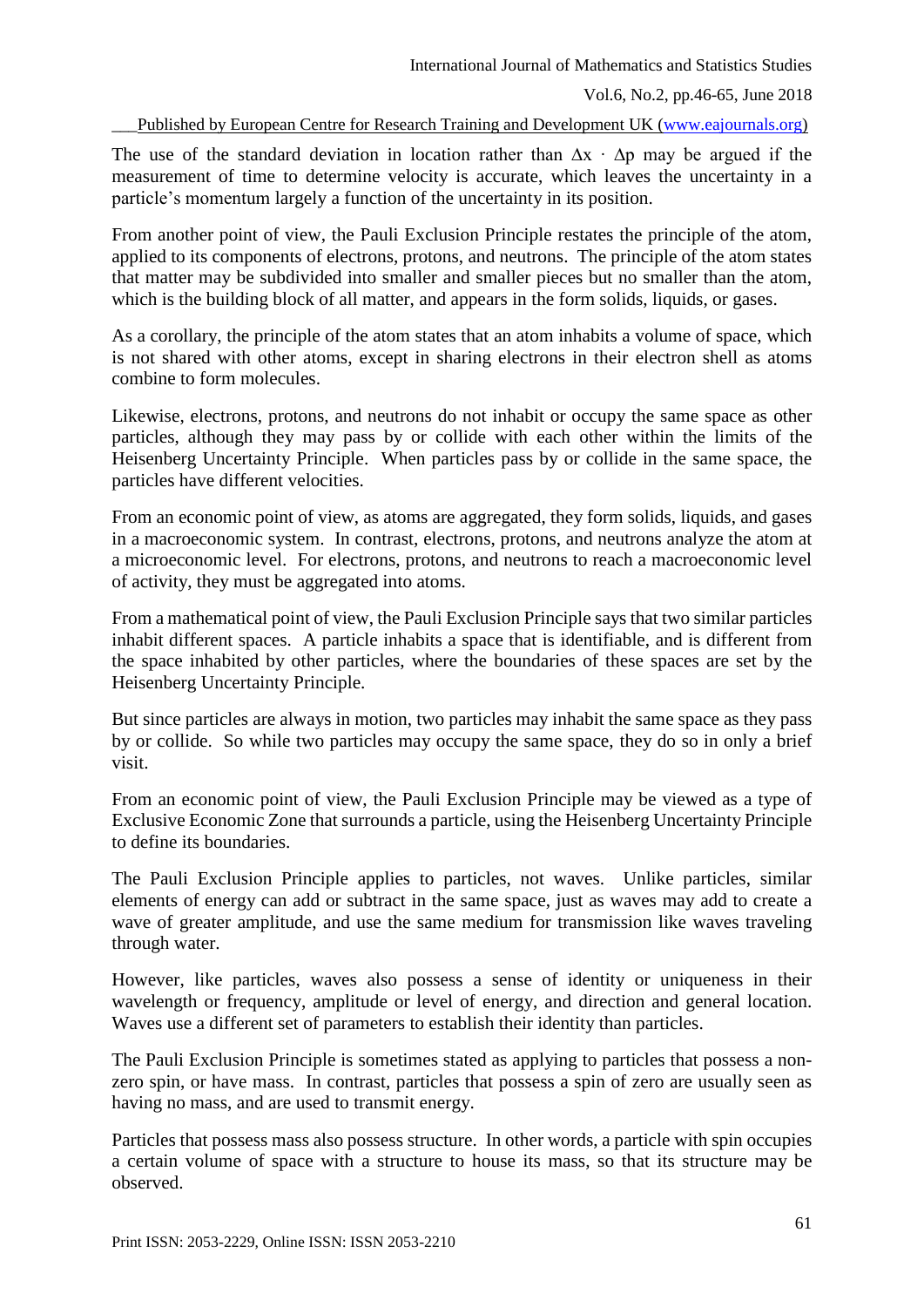If the entire structure of a particle may be observed by rotating the particle three hundred and sixty degrees in a circle, the particle is said to have a spin of one. A particle that has a structure that repeats itself within a three hundred and sixty degree rotation is said to have a spin greater than one.

For example, a particle with a spin of two repeats its structure two times within a three hundred and sixty degree rotation. On the other hand, a particle with a spin of one half has a structure that moves during the first rotation, so a second viewing is needed to observe the entire structure.

Electrons are sometimes said to have a spin of one half, and electrons have two types of spin, a top and bottom spin where the direction of the spin is identified by using a magnet. This suggests that their structure is more complex than a tiny particle.

# **Heisenberg Uncertainty Principle**

While it is often seen as an obstacle to the observation of particles, the Heisenberg Uncertainty Principle may be treated as a statement about the identity of a particle, which identifies a particle in terms of its occupation of a minimum space. In other words, where Planck's constant describes the energy of an individual packet of light or quantum wave, it also describes a minimum space, or a quantum space that a particle occupies.

The space a particle occupies affects the determination of its velocity or momentum, and is implied in the description of the space it occupies. In other words, a particle may be identified by its position, and velocity or momentum as an indication of its mass, by using Planck's constant.

In effect Planck's constant gives a discrete measurement of a particle in terms of occupying a minimum space, or quantum space, at a given velocity or momentum, which is related to its level of energy. In terms of a wave, this minimum space and energy level define the intrinsic vibration of the particle. The distance over which a particle is located and its momentum define the space the particle has to vibrate in, and its level of energy.

In effect, the Heisenberg Uncertainty Principle may be stated to say that a particle may resemble a wave by having a certain energy level, which is associated with its momentum, and a wavelength or frequency, which is associated with its position, for which Planck's constant defines its limits or boundaries. In terms of resembling a wave, the uncertainty in the position of a particle becomes a wavelength, for which the particle's velocity or momentum is related to the measurement of its energy.

Just as Einstein showed how matter and energy are equivalent, Planck's constant may be used to explain how light is transmitted in discrete packets, and the quantization of matter in terms of a particle that occupies a minimum space, or quantum space. In other words, just as light is discrete, matter is discrete, identifiable in terms of the space a particle occupies, and related to its level of energy.

The space a particle occupies is unique. Other particles are excluded from occupying the same space, although they may pass through or collide with it, so that the Pauli Exclusion Principle appears as a corollary of Planck's constant.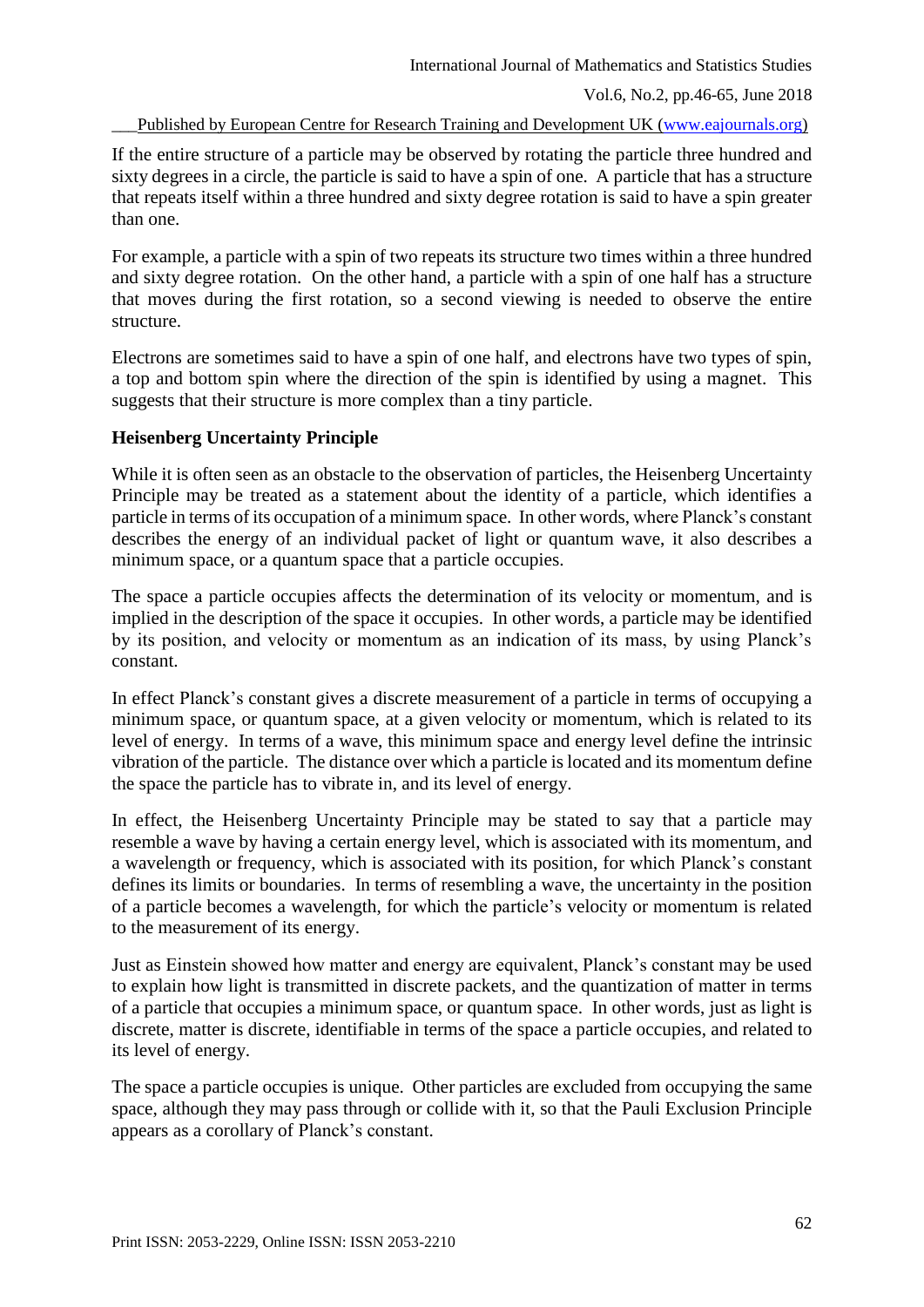Vol.6, No.2, pp.46-65, June 2018

Published by European Centre for Research Training and Development UK [\(www.eajournals.org\)](http://www.eajournals.org/)

The idea of a quantum space may be viewed by restating the units of Planck's constant, which is often expressed as the product of joules multiplied by seconds, or joules seconds and express the energy of a quantum wave as the product of Planck's constant multiplied by the frequency of the light, and the speed of light.

The units for Planck's constant may be rewritten since a joule is equal to the energy contained in a mass of one kilogram, which is accelerated over a distance of one meter, at a rate of one meter per second squared. In other words,

1 joule = 1 kg ∙ m ∙ m/seconds<sup>2</sup> and substituting this expression for a joule into Planck's constant gives

h = 6.626 x 10<sup>-34</sup> joules ⋅ seconds = 6.626 x 10<sup>-34</sup> kg ⋅ m ⋅ m/seconds<sup>2</sup> ⋅ seconds, or

6.626 x 10-34 m ∙ kg m/s

The units of meters, which measure distance, multiplied by the product of the units of kilograms times meters per second, which measure mass and velocity, gives a value for Planck's constant in terms of units that are suitable for particles.

In particular, the uncertainty in the position of a particle may be expressed in terms of distance or meters; and the uncertainty in the particle's momentum may be expressed in terms of its mass multiplied by its velocity. As a result, the units of Planck's constant may be expressed using units of distance for the uncertainty in a particle's position, multiplied by units for the uncertainty in its momentum, or  $\Delta x \cdot \Delta p$ .

This is the usual way to express the Heisenberg Uncertainty Principle as the product of the uncertainty in the position of a particle multiplied by the uncertainty in its momentum, which is set equal to or greater than the reduced Planck's constant, divided by two as a measure of an average value.

In other words, Planck's constant can unfold into the Heisenberg Uncertainty Principle since it describe the quantum space of a particle, which measures its approximate location in terms of distance, and its energy level in terms of momentum.

# **Alternate Derivation**

When in 1905 Albert Einstein published his paper showing the equivalence of matter and energy, relating them in the equation of  $E = mc^2$  where E stands for energy, m stands for mass, and c stands for the speed of light, he gave a powerful tool for applying Planck's constant to particles.

In other words, there is the complete convertibility of matter into energy and of energy into matter to where matter follows the same laws of physics as energy, including key principles of light, such as Planck's law.

In other words, particles follow Planck's law, where light is emitted in discrete packets of energy, or quantum waves, and describes the energy of an individual packet of light or quantum wave, as  $E = h c$  nu, where nu is the frequency of the light, which is the reciprocal of its wavelength.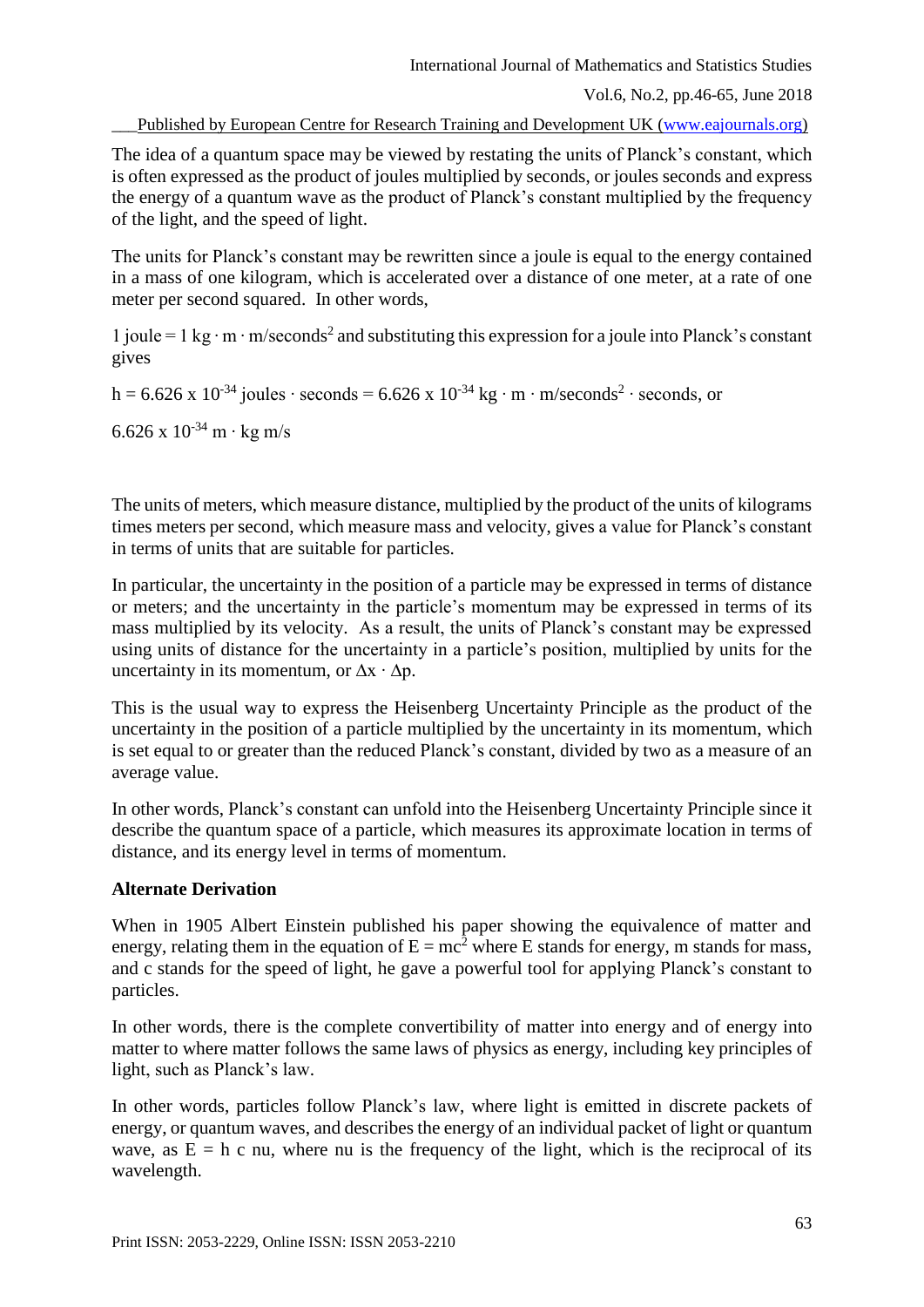Published by European Centre for Research Training and Development UK [\(www.eajournals.org\)](http://www.eajournals.org/)

Planck's law may be rewritten as  $E = h c \frac{1}{\lambda}$ , using  $\lambda$  for the wavelength of the light. Using Einstein's equation of  $E = mc^2$ , Planck's law has an analogy in the world of matter, where the energy in a quantum wave has an analogy as a quantum mass.

Since  $E = mc^2$  and  $E = h c \frac{1}{\lambda}$ , setting both expressions for energy equal to each other gives the result that  $mc^2 = h c$  1/ $\lambda$ , or  $mc^2 = h c$  1/ $\lambda$ . Dividing both sides of the equation by c or the speed of light, gives mc = h  $1/\lambda$ .

Again dividing both sides of the equation by c to isolate m, lets a quantum mass be expressed as a function of the frequency of wavelength of light, or m = (h/c)  $1/\lambda$ .

Using a value for c of  $3 \times 10^8$  m/s gives

m = (h/c)  $1/\lambda$  = (6.626 x 10<sup>-34</sup> m ⋅ kg m/s) / (3 x 10<sup>8</sup> m/s) ⋅ 1/ $\lambda$  (1/m), or

 $m = (6.626 \times 10^{-34} \text{ m} \cdot \text{kg}) / (3 \times 10^8) \cdot 1/\lambda (1/\text{m})$ , or

 $m = 2.208 \times 10^{-42}$  kg m ·  $1/\lambda$  (1/m), or

 $m = 2.208 \times 10^{-42}$  kg m ⋅ 1/ $\lambda$  (1/m)

The units of this expression for a quantum mass result in kilograms when the wavelength of the light is expressed in meters.

While the idea of a quantum mass does not answer current investigations into tiny particles of matter that form building blocks for subatomic particles, a quantum mass that is dependent upon a wavelength or frequency of vibration may help link the world of matter to the world of energy waves.

Using a wavelength of one meter as a nominal value to test this concept, the value of a quantum mass becomes  $2.208 \times 10^{-42}$  kg, a value that is in line with the weight of various tiny subatomic particles, or their magnitude, so that this idea may merit further investigation.

In other words, Planck's constant gives a workaround to the mass of light, to express its energy in terms of momentum. The frequency of the light is the inverse of its wavelength, which may be said to identify its position, or the amount of space it takes to achieve a vibration of energy.

From another point of view, since matter is quantized, using Planck's law, a quantum unit of matter has a wavelength of frequency of vibration, which requires a minimum space or length for it to vibrate freely. This minimum space or length requires the quantum mass to keep itself separate from other quantum masses, which also need to vibrate freely, without interference from other masses.

Aggregating quantum masses into particles results in the Pauli Exclusion Principle, which requires particles to maintain a separate identity from other particles by not occupying the same space or space of vibration except when other particles are passing through at a different velocity.